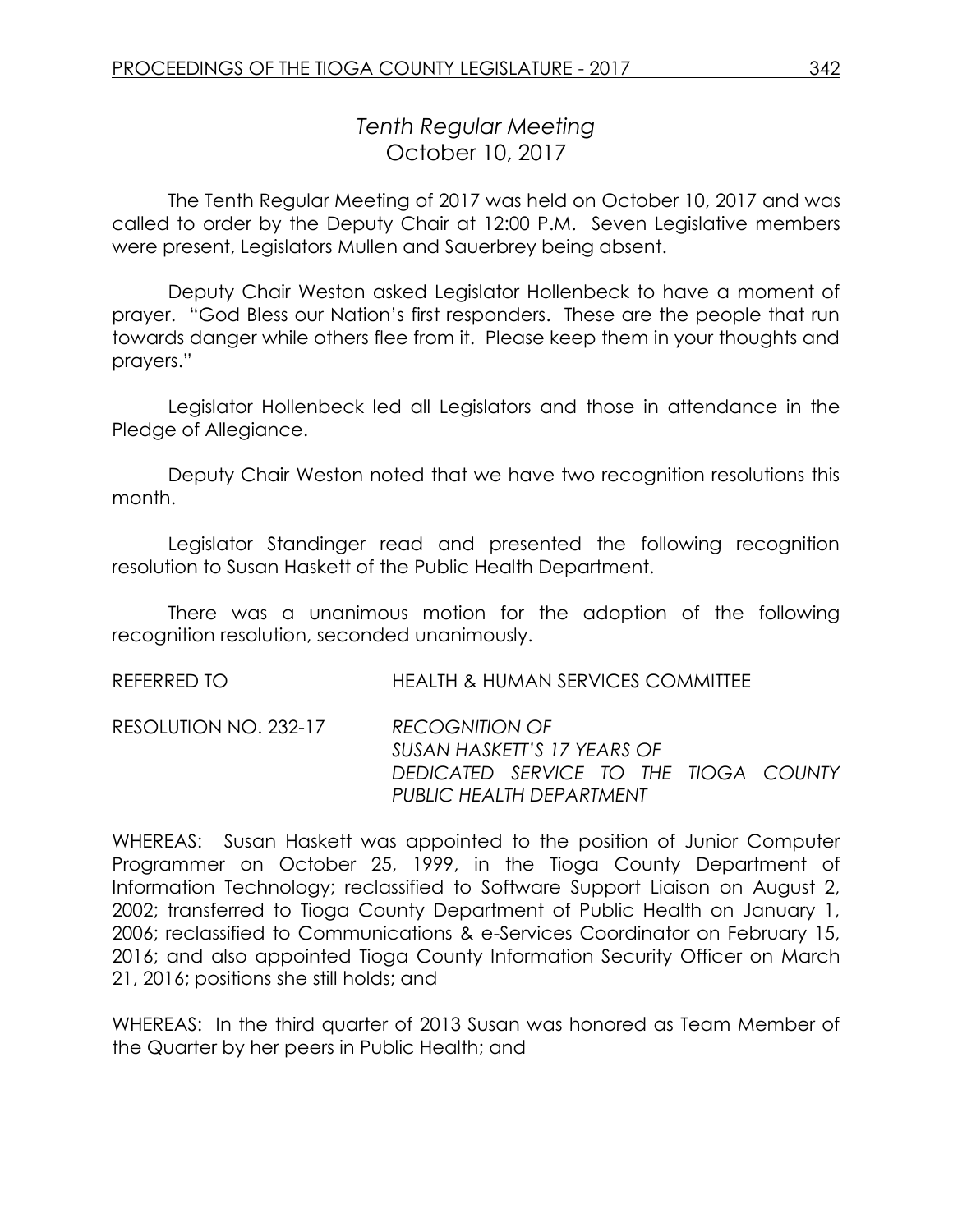WHEREAS: Susan Haskett has been extremely dedicated, loyal and professional in the performance of her duties and responsibilities during the past 17 years in Public Health. She has earned the respect of her colleagues and peers throughout Tioga County; and

WHEREAS: Ms. Haskett will retire on October 28, 2017; therefore be it

RESOLVED: That the Tioga County Legislature, on its own behalf, as well as on behalf of the citizens of Tioga County, express sincere gratitude to Susan Haskett for her over 17 years of dedicated and loyal service to the residents of Tioga County; and be it further

RESOLVED: That this resolution be spread upon the minutes of this meeting and a certified copy be presented to this outstanding employee, Susan Haskett.

ROLL CALL VOTE

Unanimously Yes – Legislators Hollenbeck, Huttleston, Monell, Weston, Roberts, Standinger and Sullivan.

No – None.

Absent – Legislators Mullen and Sauerbrey.

RESOLUTION ADOPTED UNANIMOUSLY.

Legislator Standinger spoke. "I have to ask her one question, what is the name puppy on your license plate stand for?"

Susan Haskett spoke. "It is a very big SUV. It was a dare. My husband did not think I would put it on the license plate because I had puppy feet on these big tires. It started out being a Tahoe. He got embarrassed by being asked the same question all the time."

Susan Medina, Deputy Director of Public Health spoke. "I just want to share a couple of words. Sue started with Public Health working at 231 Main Street or here, I do not remember, but I started working with her in 2003 and we were in the 231 Main Street building, and it was always nice going to Sue's office because it was all a beach theme and she has always been so pleasant and sunny to interact with and always was that person you ran to with questions. She always had the answers. She kind of carried that beach theme with her to her different work sites and it has always been nice to go and having to talk to her about something, and she always had that sunny personality and that will definitely be missed.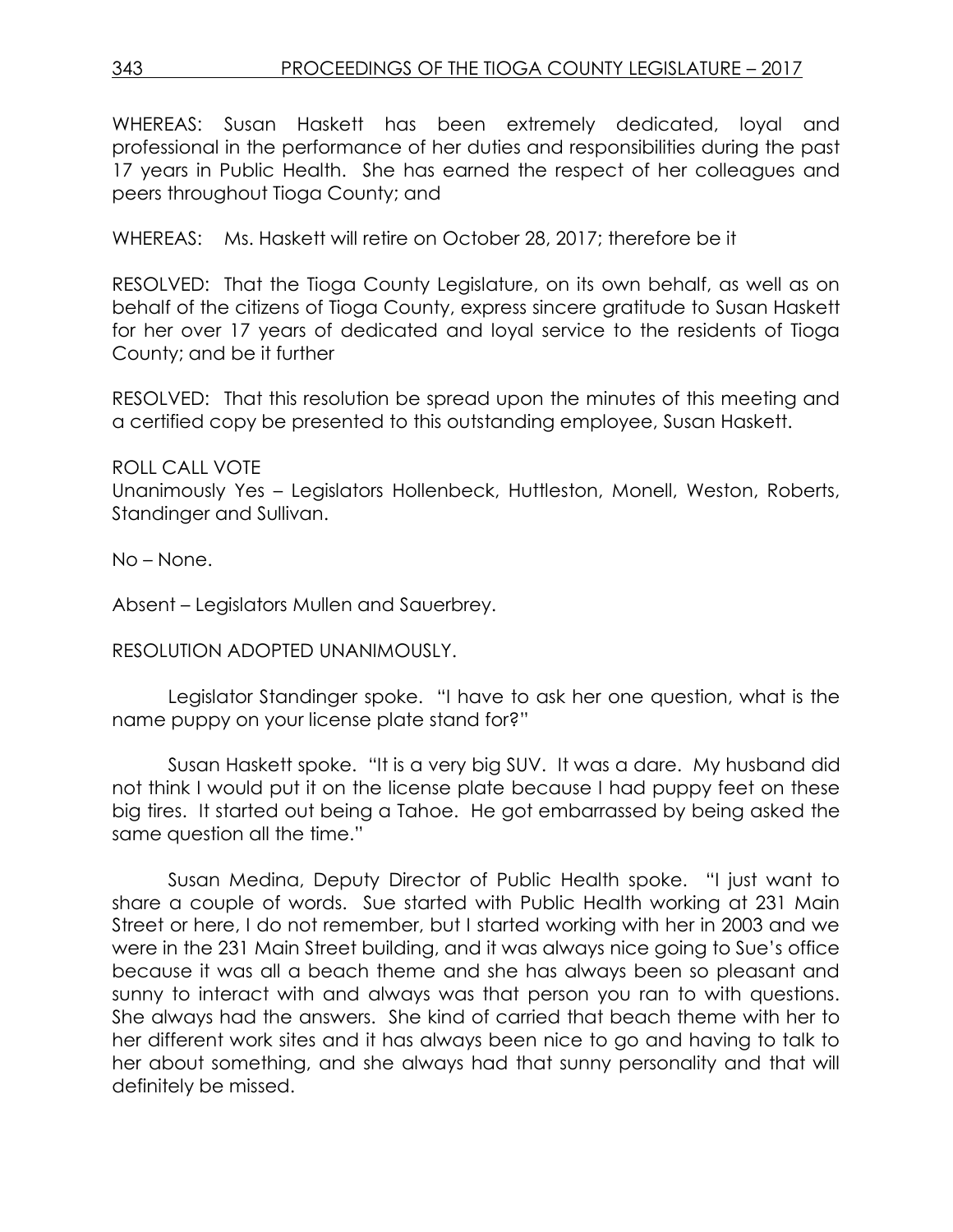"I also want to share that working with Sue, she would be doing different trainings and meetings and she would always talk about "I am wearing this hat" and either it is the IT hat or Worker Compliance hat, and I would always sit there and think of all these hats Sue must be floating around juggling all the time and that is another piece that definitely everybody is going to miss is Sue with all her various hats and roles that she had with us. I just have to say personally, I have been Sue number two since I have started and it is going to be very lonely being the only Sue there. I wish you well with everything and definitely know that we are going to miss you."

Lisa McCafferty, Public Health Director spoke. "Actually it just dawned on me, yes it is Sue one and two. We do not have to do that anymore, but we still have Lisa one and two. I do not know what more to say because Sue two kind of said along the lines of what I was going to say. In the short time I have been here in Tioga County it has been a pleasure working alongside Sue Haskett. She has had a lot of interesting insights to a lot of things, which have occurred in the County and all I will say in that line is she does communicable disease. We had some interesting cases that occurred under her watch.

"The one thing every day when I would see her in my travels throughout the building you always wear such bright colors and it is just always enjoyable to see somebody no matter what time of the year just the super bright colors. Yes, as you heard her office is always decorated with the ocean theme and I just have pictures of Sue hanging out down there by the Jersey shore and lounging and enjoying the ocean, and I envy you that because it has been a while since I have been down that way. Best wishes for your future and it has been a pleasure working with you. Congratulations."

Susan Haskett spoke. "I want to thank all of you and I will see you still because I am still here as Information Security Officer, so I will be still around. Thank you so much. I really appreciate it."

The following recognition resolution for Sharon Ulrich of the County Clerk's Office will just be noted.

There was a unanimous motion for the adoption of the following recognition resolution, seconded unanimously.

REFERRED TO: ADMINISTRATIVE SERVICES COMMITTEE

RESOLUTION NO: 233-17 *RECOGNITION OF SHARON ULRICH'S 17 YEARS OF DEDICATED SERVICE TO THE TIOGA COUNTY CLERK'S OFFICE*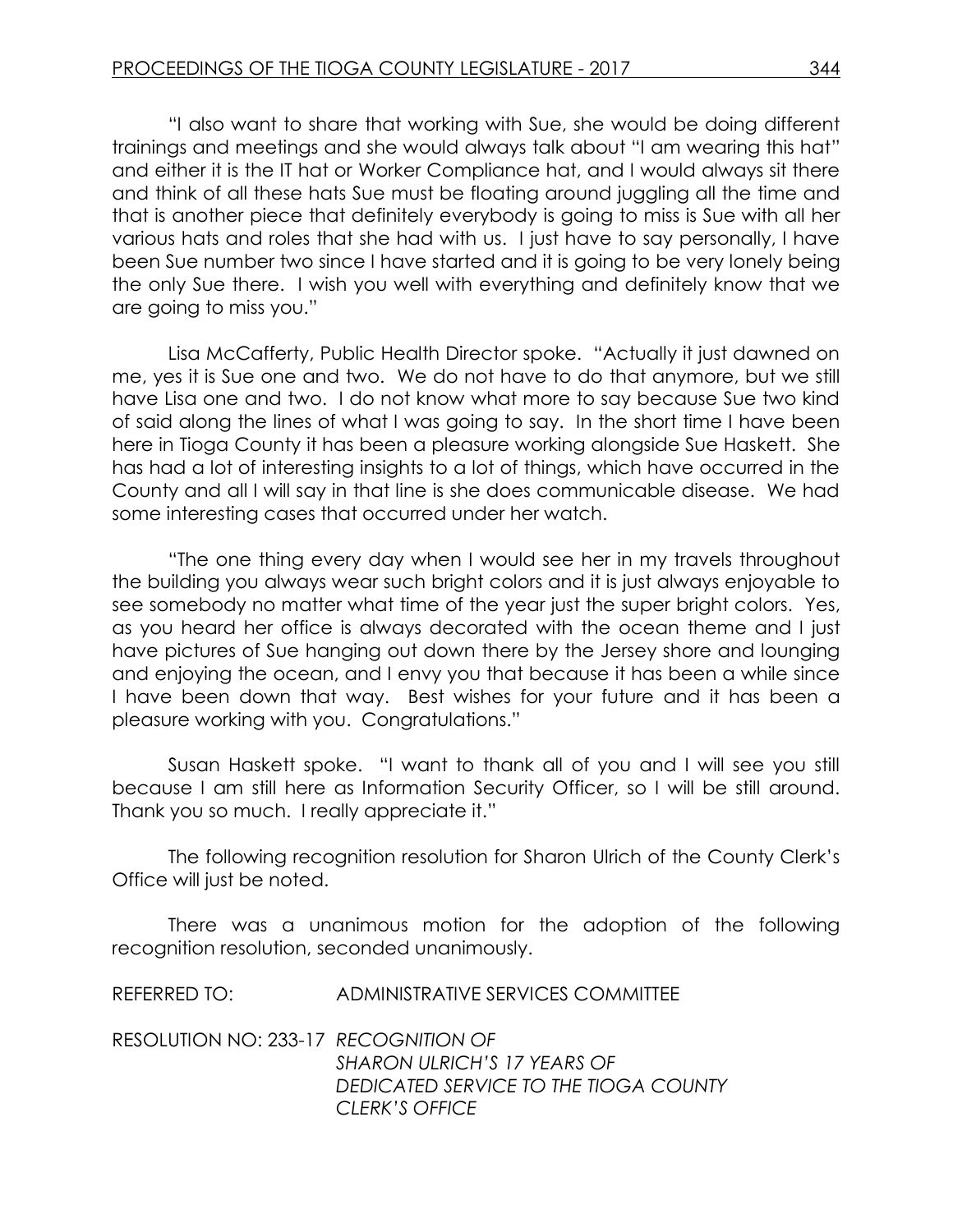WHEREAS: Sharon Ulrich was hired as a Recording Clerk on October 10, 2000, in the Tioga County Clerk's Office; and

WHEREAS: Sharon Ulrich has been a loyal, conscientious, and professional employee in the performance of her duties and responsibilities during the past 17 years in the Clerk's Office; and

WHEREAS: Sharon has always been ready, willing, and able to assist with training new employees and providing a helping hand to whatever task needed to be done; and

WHEREAS: Sharon Ulrich will retire on October 28, 2017; therefore be it

RESOLVED: That the Tioga County Legislature, on its own behalf, as well as on behalf of the citizens of Tioga County, express sincere gratitude to Sharon Ulrich for her 17 years of dedicated and loyal service to the residents of Tioga County; and be it further

RESOLVED: That this resolution be spread upon the minutes of this meeting and a certified copy be presented to this outstanding employee, Sharon Ulrich

ROLL CALL VOTE

Unanimously Yes – Legislators Hollenbeck, Huttleston, Monell, Weston, Roberts, Standinger and Sullivan.

No – None.

Absent – Legislators Mullen and Sauerbrey.

RESOLUTION ADOPTED UNANIMOUSLY.

Deputy Chair Weston stated that there are two Proclamations, one on National Arts and Humanities Month in Tioga County, and one on Lead Poisoning Prevention Week, which both will just be noted.

### **NATIONAL ARTS AND HUMANITIES MONTH OCTOBER 2017**

WHEREAS: The month of October has been recognized as National Arts and Humanities Month by thousands of arts and cultural organizations, communities, and states across the country, as well as by the White House and Congress for over 30 years; and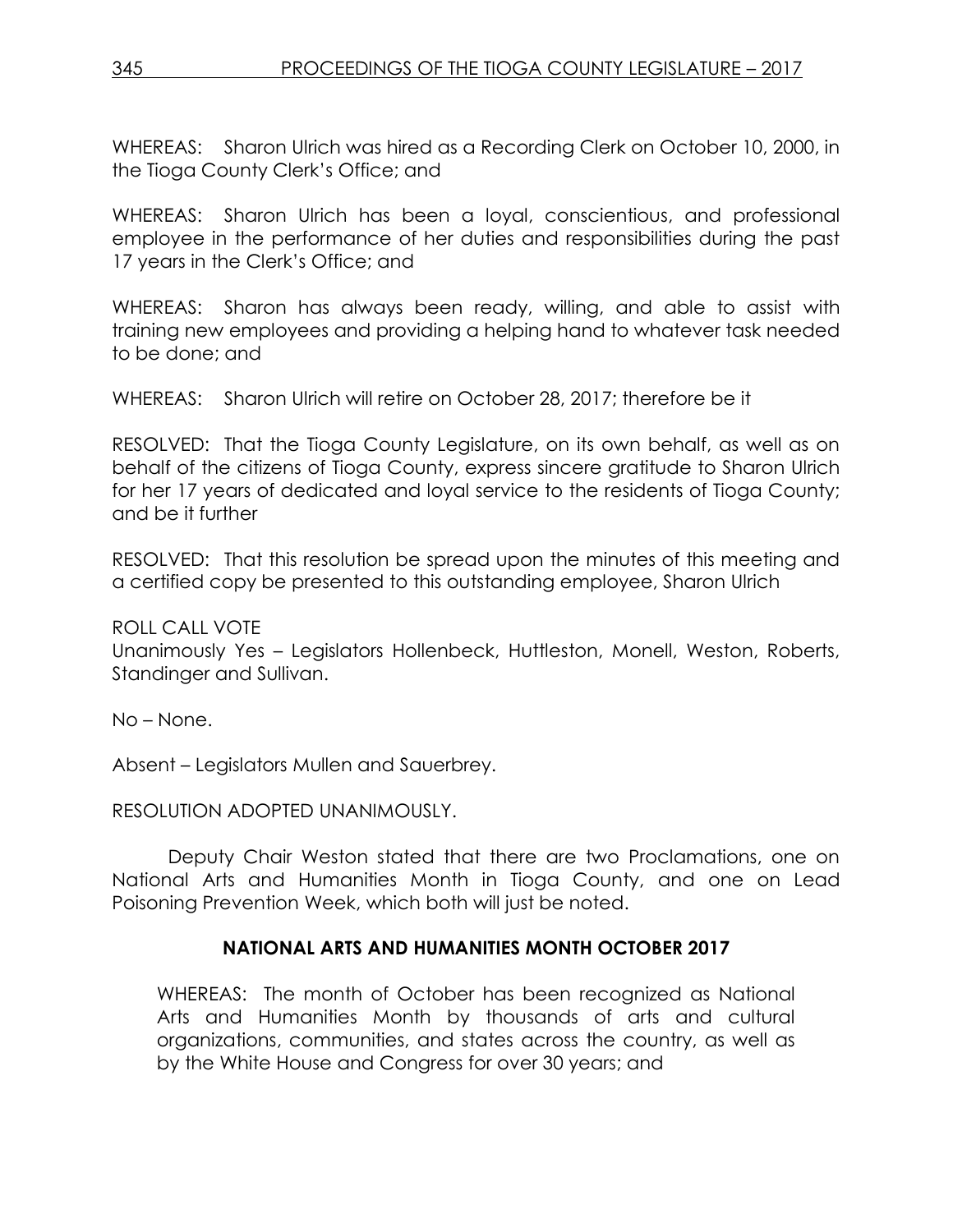WHEREAS: The arts and humanities embody much of the accumulated wisdom, intellect, and imagination of humankind; and

WHEREAS: The arts and humanities enhance and enrich the lives of every American; and

WHEREAS: The arts and humanities play a unique role in the lives of our families, our communities, and our country; and

WHEREAS: The nonprofit arts industry also strengthens our national economy by generating \$135 billion in total economic activity annually, \$22.3.billion in government revenue, and by supporting the full-time equivalent of 4.1 million jobs; now therefore

THE TIOGA COUNTY LEGISLATURE does hereby proclaim October as

National Arts and Humanities Month in Tioga County, NY

and call upon our citizens to celebrate and promote the arts and culture in our nation and to specifically encourage the greater participation by those said citizens in taking action for the arts and humanities in their towns and cities.

### **COUNTY OF TIOGA EXECUTIVE PROCLAMATION**

WHEREAS: Lead poisoning is a serious, permanent condition that can lead to medical ailments, stunted physical and mental growth, behavioral problems, and developmental delays in children; and

WHEREAS: Lead poisoned children have increased medical costs, educational needs and increased risk for criminal behavior as adults; and

WHEREAS: The goal of New York State's Healthy People 2020 is to eliminate lead poisoning in children; and

WHEREAS: New York State Public Health Law states that all one and two year olds be tested for lead levels to identify poisoned children; and

WHEREAS: Tioga County Public Health works with medical providers and parents to advocate child lead testing to reduce the risk of exposure to lead in the home; and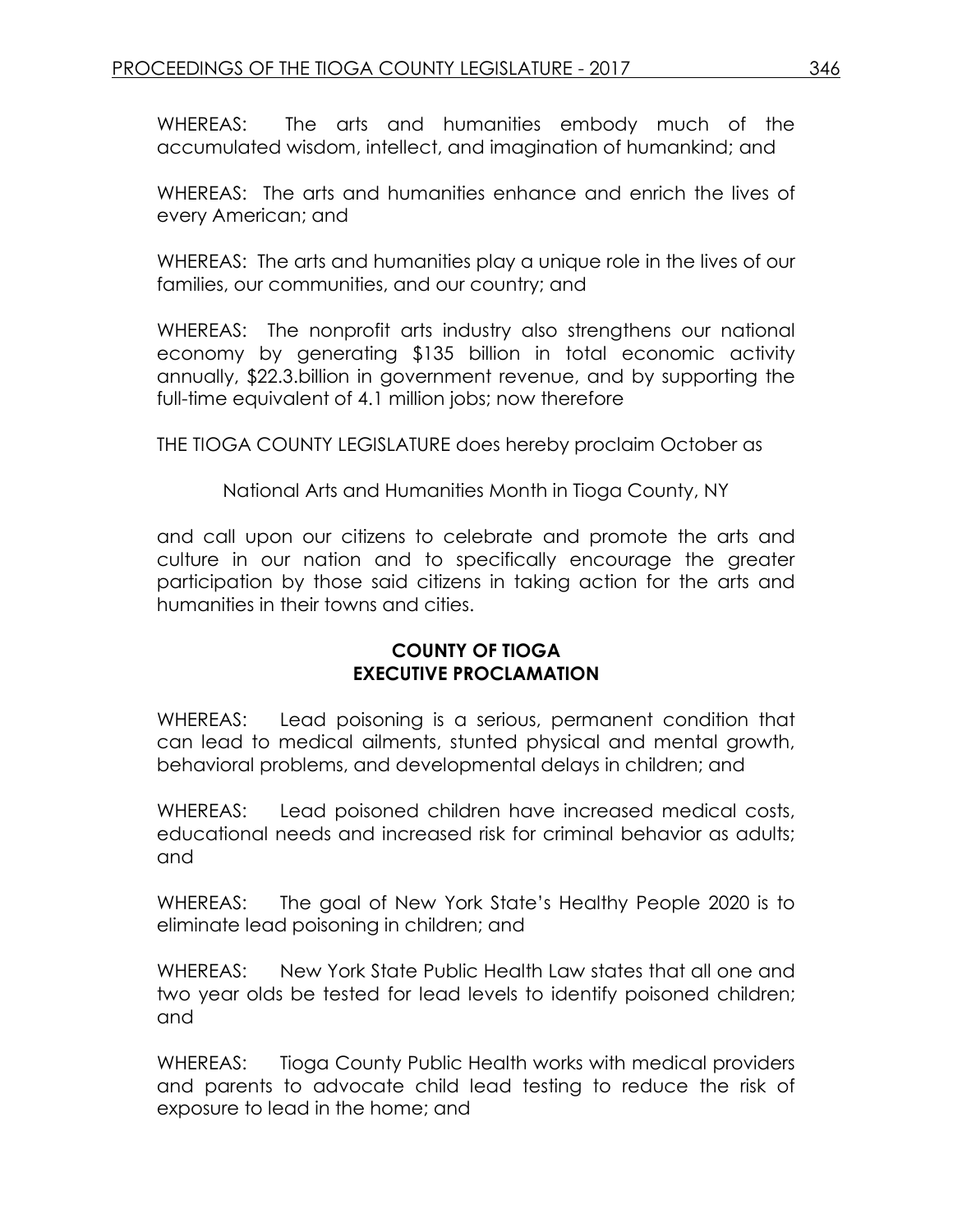WHEREAS: Lead poisoning is completely preventable by knowing and eliminating all possible lead sources children may have access to; therefore

The TIOGA COUNTY LEGISLATURE, County of Tioga, does hereby proclaim the week of October 22-28, 2017 as

# LEAD POISONING PREVENTION WEEK

and urges all residents to take steps to educate themselves, their families, and the community about the importance of lead poisoning prevention.

There was no privilege of the floor.

Legislator Monell made a motion to approve the minutes of September 12 and 21, 2017, seconded by Legislator Hollenbeck, and carried.

Deputy Chair Weston made the following appointment to the Municipal Electric and Gas Alliance Committee (MEGA):

Ellen Pratt – 11/13/17 to 11/12/21

Deputy Chair Weston stated that all Legislative Committees met this month and the minutes are or will be on file with the Clerk of the Legislature.

Legislator Hollenbeck moved for the adoption of the following resolution, seconded by Legislator Standinger.

REFERRED TO: PUBLIC SAFETY COMMITTEE RESOLUTION NO. 234-17 RESOLUTION HONORING JOHN V. SCOTT, TIOGA COUNTY FIRE COORDINATOR

WHEREAS: The Tioga County Legislature is interested in honoring the memory of long serving Tioga County Fire Coordinator John V. Scott who died on July 20<sup>th</sup>, 2016 in a motor vehicle accident while working as the Tioga County Fire Coordinator in response to an emergency situation in which the Tioga County Fire and Police radio communications tower was not transmitting due to the loss of electrical power; and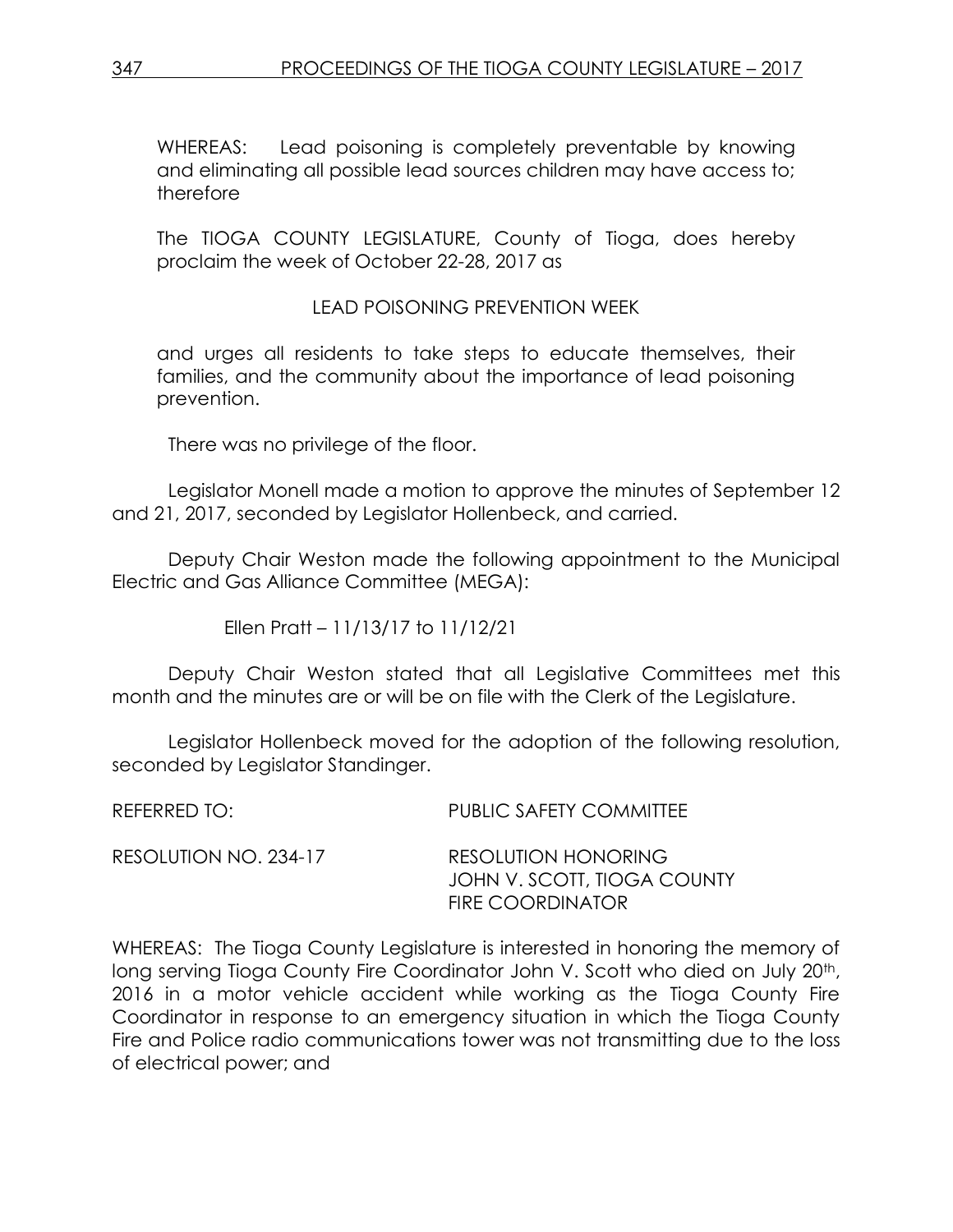WHEREAS: The Tioga County Legislature recognizes that Tioga County Fire Coordinator John V. Scott served in the Fire Coordinator position for over 20 years; and

WHEREAS: The Tioga County Legislature recognizes that Tioga County Fire Coordinator John V. Scott served as an emergency responder in his role as Tioga County Fire Coordinator. The legislature hereby acknowledges that Tioga County Fire Coordinator John V. Scott in his capacity as Tioga County Fire Coordinator did respond to Fires and Hazardous Materials incidents and actively participated in the suppression of the fires and handling of Hazardous Material Incidents, usually in a leadership Incident Command System (ICS) role. The Tioga County Legislature acknowledges that for those purposes Tioga County Fire Coordinator John V. Scott was issued a Tioga County owned 4 wheel drive SUV equipped with fire and police Radios, red lights and siren, which he used on a 24 hour a day, 7 day per week – 365 days per year basis along with Tioga County issued personal protective equipment consisting of full jacket and pants turnout gear with helmet and boots. The Tioga County Legislature acknowledges that the Legislature was fully aware that the Tioga County Fire Coordinator participated in fire suppression and hazardous materials incidents as a part of his Tioga County Fire Coordinator position; and

WHEREAS: The Tioga County Legislature wishes to see Tioga County Fire Coordinator John V. Scott recognized for his dedicated service to Tioga County by supporting the nomination of Tioga County Fire Coordinator for Federal Public Safety Officer benefits in order that John V. Scott's name can be entered on the National and New York State walls honoring firefighting personnel who die in the line of duty; therefore be it

RESOLVED: That the Tioga County Legislature authorizes the submission of this resolution to the United States Department of Justice Bureau of Justice Assistance for the purpose of supporting the application for benefits for Tioga County Fire Coordinator John V. Scott.

# ROLL CALL VOTE

Yes – Legislators Hollenbeck, Huttleston, Monell, Weston, Roberts, Standinger and Sullivan.

No – None.

Absent – Legislators Mullen and Sauerbrey.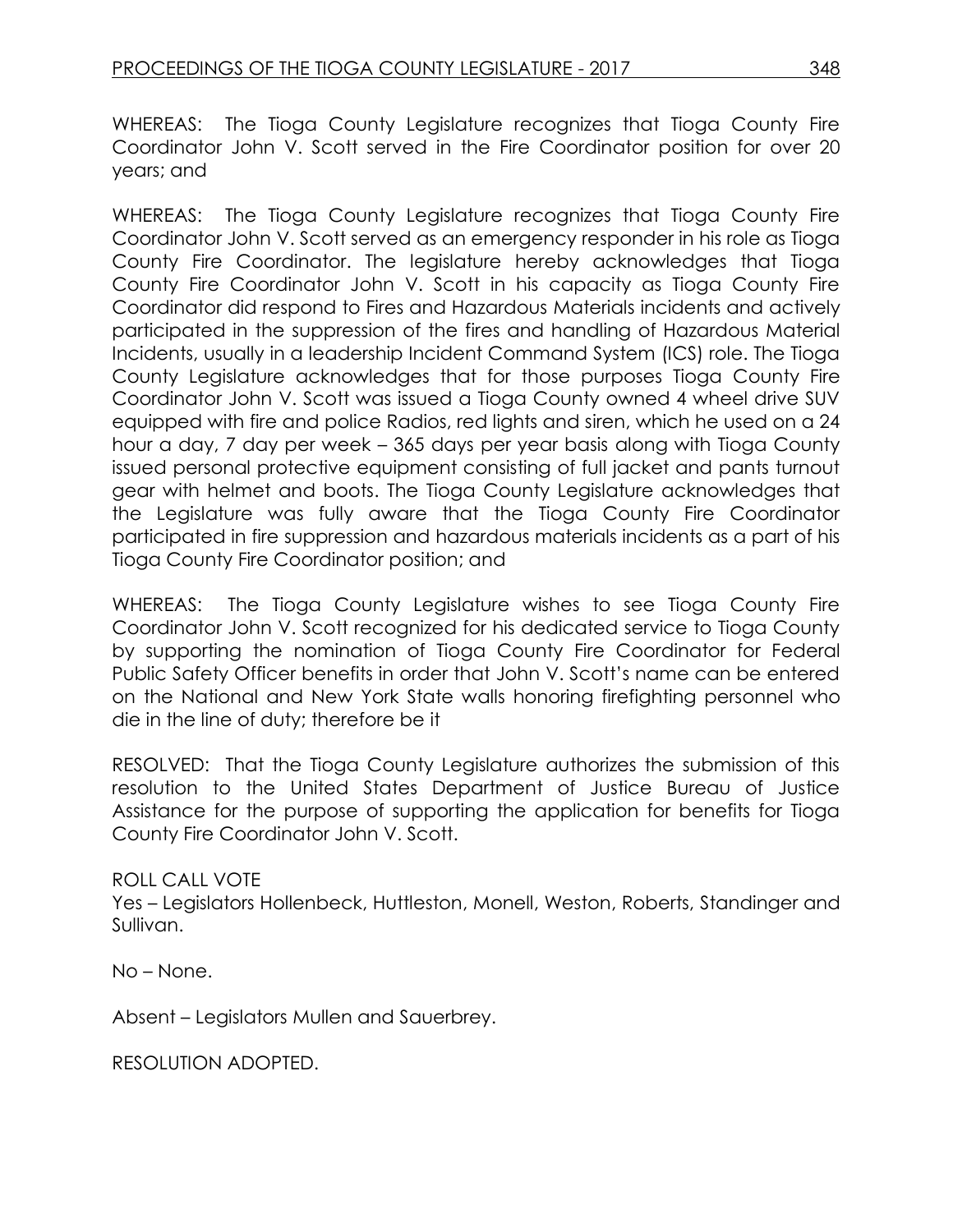Legislator Standinger spoke. "I would just like to say that John Scott provided many years of honorable service and unfortunately his demise was the result of his actions involved in examining an issue with the emergency communications tower. May he rest in peace."

Legislator Monell moved for the adoption of the following resolution, seconded by Legislator Hollenbeck.

| REFERRED TO:          | FINANCE/LEGAL COMMITTEE                                                  |
|-----------------------|--------------------------------------------------------------------------|
| RESOLUTION NO. 235-17 | AUTHORIZE THE SALE OF COUNTY OWNED<br>PROPERTY LOCATED IN THE VILLAGE OF |
|                       | OWEGO TO THE VILLAGE OF OWEGO                                            |

WHEREAS: Property located in the Village of Owego transferred to Tioga County, identified as Tax Map number 118.17-1-1.2, parcel number 1803 owes 2015, 2016 and 2017 taxes and is past the last date of redemption; and

WHEREAS: The County has been approached by The Village Of Owego, who has made an offer to purchase the property for \$1.00 "as is"; be it therefore

RESOLVED: That the Chair of the Tioga County Legislature be and hereby is authorized to sign and record on receipt of \$1.00 and recording costs of \$310.00, a Quit Claim Deed conveying the property transferred to Tioga County, located in the Village Of Owego, identified on the Village of Owego Tax Map as number 118.17-1-1.2, parcel number 1803, to The Village Of Owego or assigns.

### ROLL CALL VOTE

Yes – Legislators Hollenbeck, Huttleston, Monell, Weston, Roberts, Standinger and Sullivan.

No – None.

Absent – Legislators Mullen and Sauerbrey.

RESOLUTION ADOPTED.

Legislator Monell moved for the adoption of the following resolution, seconded by Legislator Hollenbeck.

| REFERRED TO:          | <b>FINANCE/LEGAL COMMITTEE</b> |
|-----------------------|--------------------------------|
| RESOLUTION NO. 236-17 | <b>SET PUBLIC HEARING</b>      |
|                       | 2018 BUDGET                    |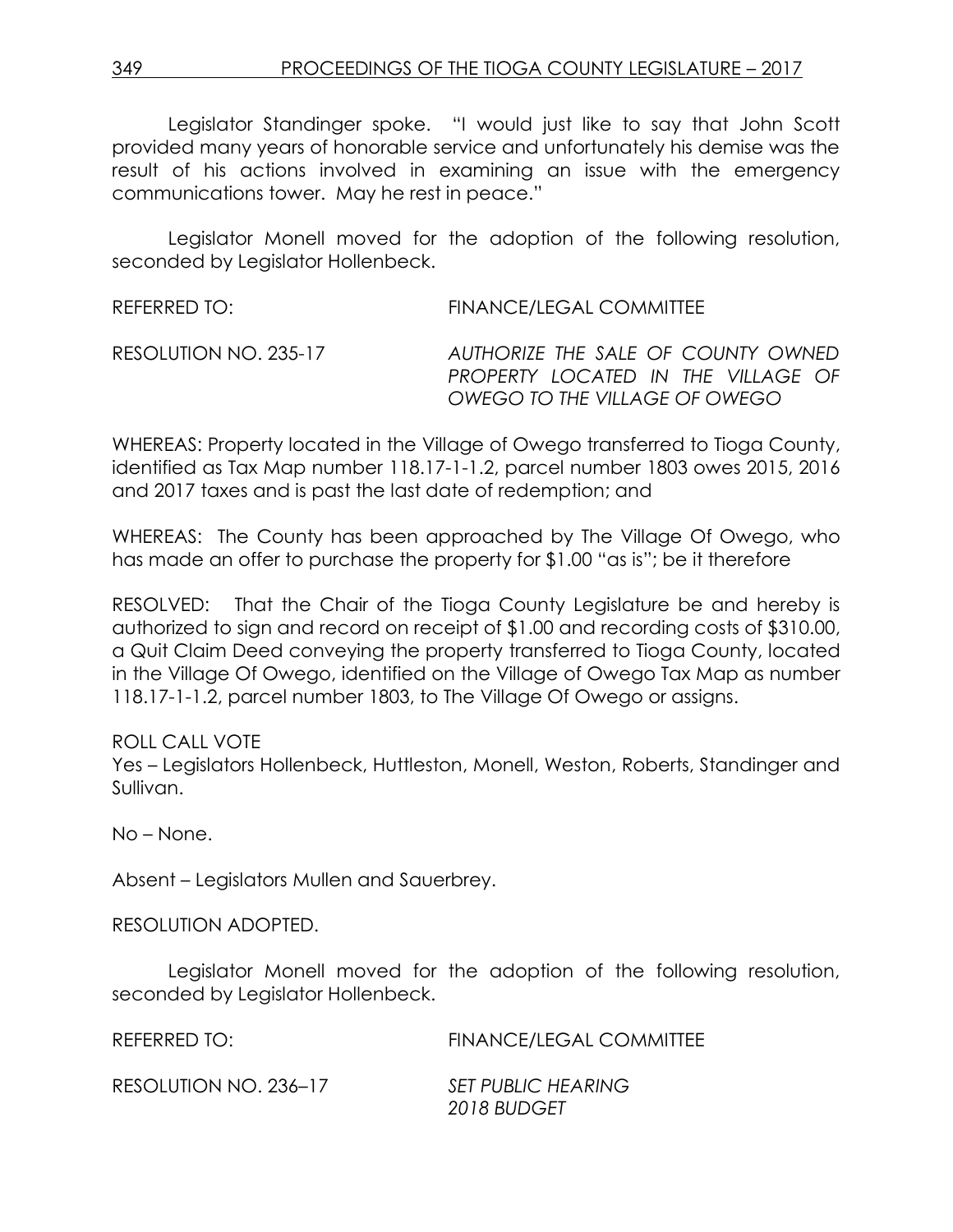RESOLVED: That the public hearing on the tentative Tioga County Budget for 2018 be held at 6:00 P.M., Wednesday, November 15, 2017 in the Edward D. Hubbard Auditorium of the County Office Building, 56 Main Street, Owego, New York 13827.

ROLL CALL VOTE

Yes – Legislators Hollenbeck, Huttleston, Monell, Weston, Roberts, Standinger and Sullivan.

No – None.

Absent – Legislators Mullen and Sauerbrey.

RESOLUTION ADOPTED.

Legislator Sullivan moved for the adoption of the following resolution, seconded by Legislator Standinger.

REFERRED TO: PUBLIC SAFETY COMMITTEE

RESOLUTION NO. 237-17 *TRANSFER OF FUNDS AND JAIL BUDGET MODIFICATION*

WHEREAS: Funding for Jail Overtime within the Jail Budget will soon be depleted; and

WHEREAS: It will be necessary to continue to fund Correction Officer Overtime for the remainder of 2017 and unspent funds remain in an expense account within the Jail Budget; and

WHEREAS: Legislative approval is needed to modify the budget and transfer funds between an expense account and a personnel services account; now therefore be it

RESOLVED: That the following funds be transferred to re-appropriate the Jail Overtime account as follows:

|     | From: A3150 540140 | <b>Contracting Services</b> | \$40,000 |
|-----|--------------------|-----------------------------|----------|
| To: | A3150 510030       | Overtime/Other              | \$40,000 |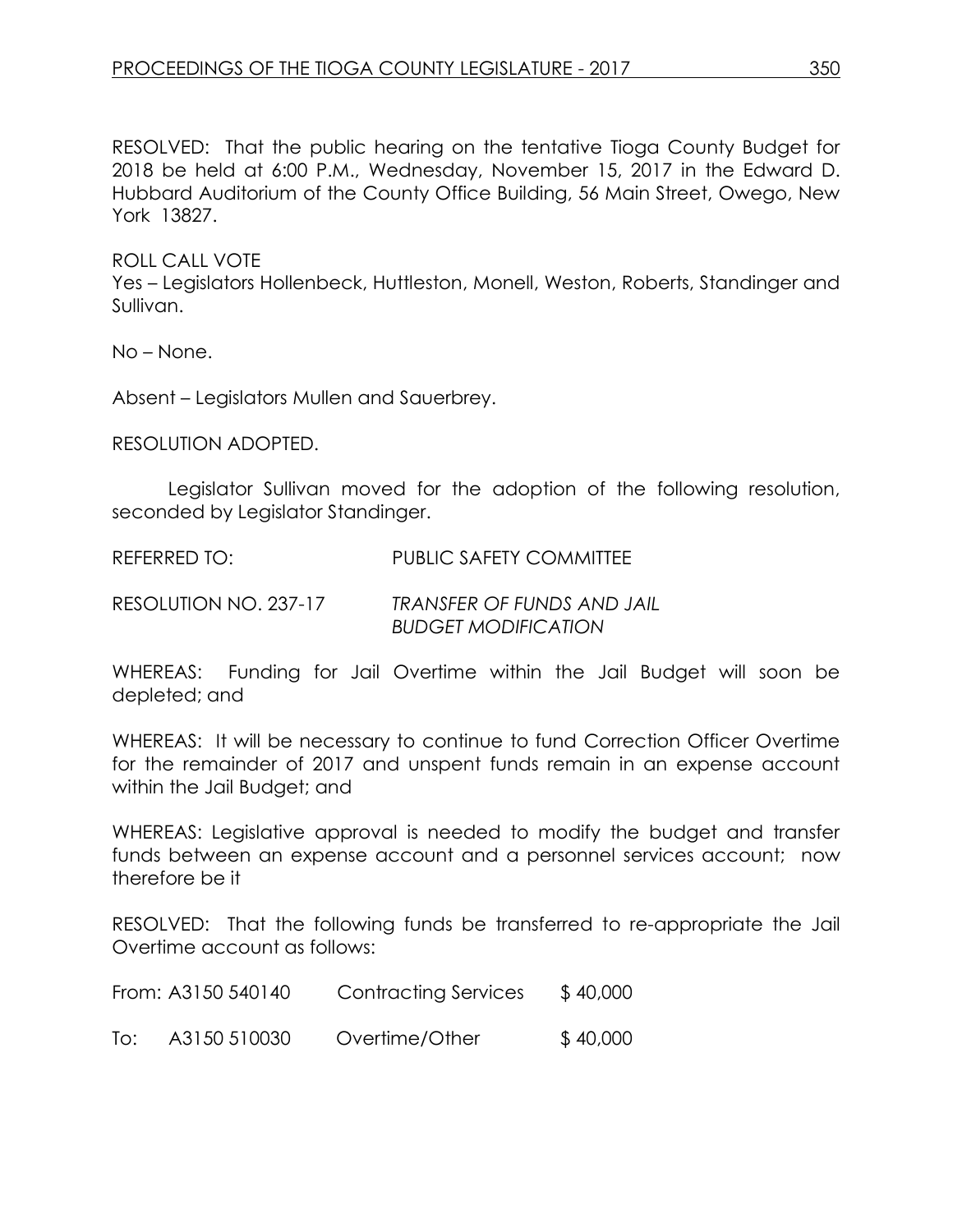ROLL CALL VOTE

Yes – Legislators Hollenbeck, Huttleston, Monell, Weston, Roberts, Standinger and Sullivan.

No – None.

Absent – Legislators Mullen and Sauerbrey.

RESOLUTION ADOPTED.

Legislator Hollenbeck moved for the adoption of the following resolution, seconded by Legislator Monell.

REFERRED TO: PUBLIC SAFETY COMMITTEE

| RESOLUTION NO. 238-17 | <b>TRANSFER OF FUNDS FROM</b> |
|-----------------------|-------------------------------|
|                       | SHERIFF TO JAIL AND           |
|                       | <b>BUDGET MODIFICATION</b>    |

WHEREAS: A budget modification is required for the Full Time line item within the Jail Budget to account for contractual raises agreed upon and enacted within the 2017 fiscal year; and

WHEREAS: The Director of Budget had appropriated surplus funds into the 2017 Sheriff's Full Time line item in anticipation; and

WHEREAS: Legislative approval is needed to modify the budget and transfer funds between departments; therefore be it

RESOLVED: That the budget be modified and the following funds be transferred as follows:

From: A3110 510010 Sheriff Full Time Salary \$ 113,484.00

To: A3150 510010 Jail Full Time Salary \$ 113,484.00

ROLL CALL VOTE

Yes – Legislators Hollenbeck, Huttleston, Monell, Weston, Roberts, Standinger and Sullivan.

No – None.

Absent – Legislators Mullen and Sauerbrey.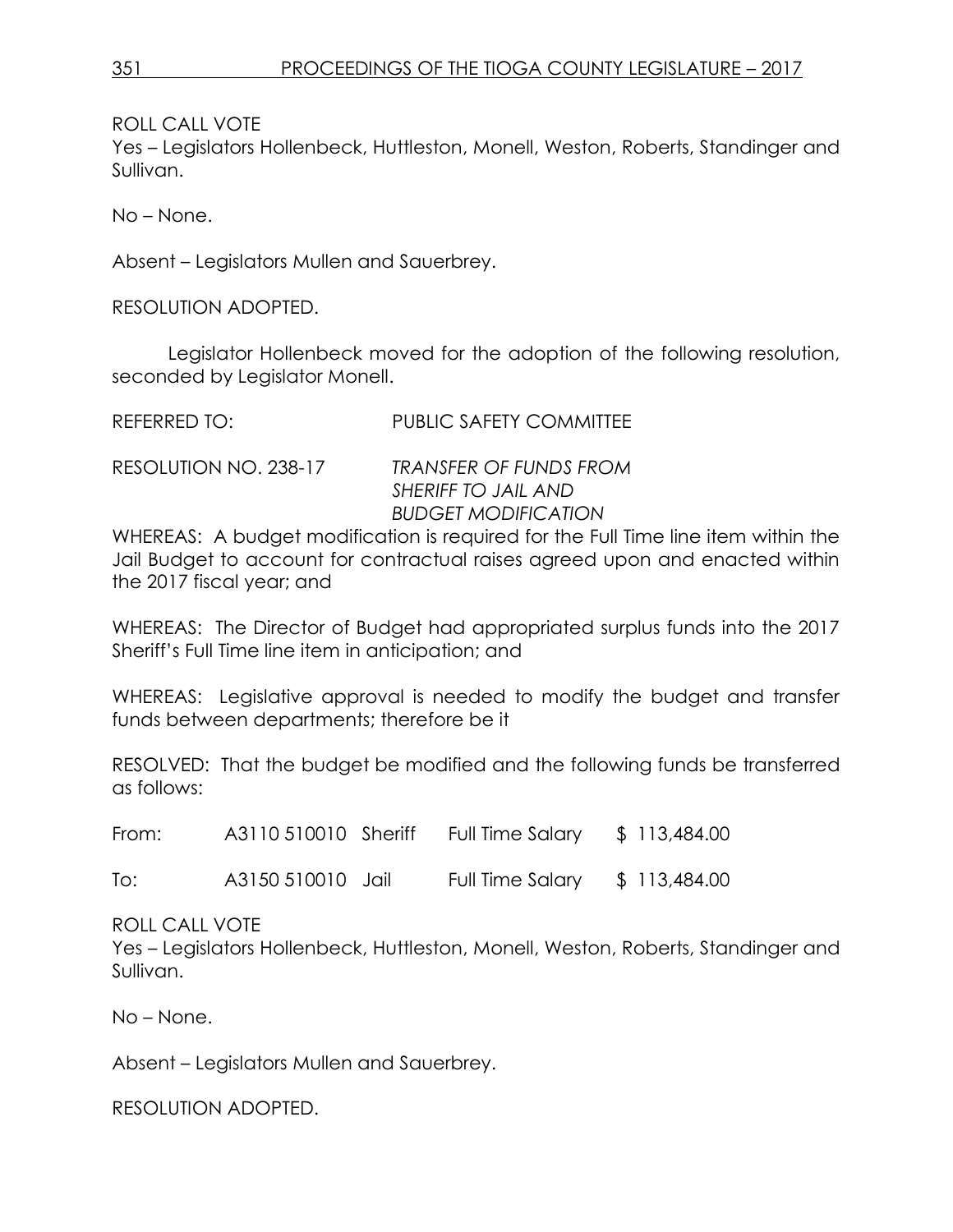Legislator Standinger moved for the adoption of the following resolution, seconded by Legislator Monell.

| REFERRED TO:          | PUBLIC SAFETY COMMITTEE<br><b>FINANCE COMMITTEE</b>      |
|-----------------------|----------------------------------------------------------|
| RESOLUTION NO. 239-17 | <b>MODIFY 2017 BUDGET</b><br><b>EMERGENCY MANAGEMENT</b> |

WHEREAS: The Emergency Management Office has made some upgrades to the Emergency Operating Center; and

WHEREAS: The 2017 budget needs to be modified to create a budget line item A3640 520090 for Computer Equipment to pay for such expenses; and

WHEREAS: There are available funds in the EMO A3640 budget to cover said expenses; therefore be it

RESOLVED: That the 2017 budget be modified and budget transfer authorized as below:

| Transfer From: |  | A3640 540220 EMO Automobile Fuel | \$950.00 |
|----------------|--|----------------------------------|----------|
|                |  |                                  |          |

Transfer To: A3640 520090 EMO Computer \$950.00

ROLL CALL VOTE

Yes – Legislators Hollenbeck, Huttleston, Monell, Weston, Roberts, Standinger and Sullivan.

No – None.

Absent – Legislators Mullen and Sauerbrey.

RESOLUTION ADOPTED.

Legislator Huttleston moved for the adoption of the following resolution, seconded by Legislator Sullivan.

| REFERRED TO:          | ADMINISTRATIVE SERVICES COMMITTEE<br>FINANCE/LEGAL COMMITTEE              |
|-----------------------|---------------------------------------------------------------------------|
| RESOLUTION NO. 240-17 | <b>BUDGET MODIFICATION/TRANSFER OF FUNDS</b><br><b>BOARD OF ELECTIONS</b> |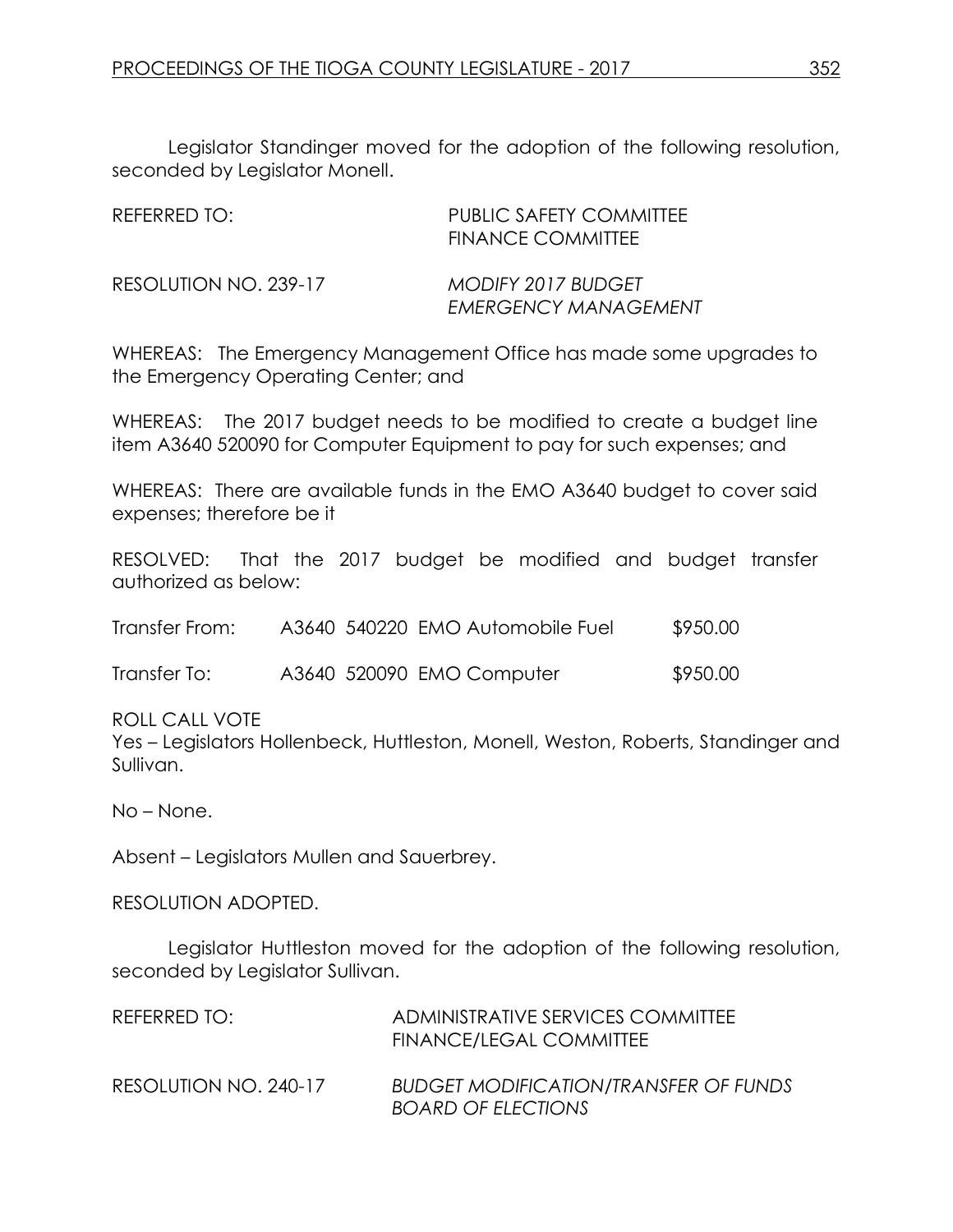WHEREAS: Legislative approval is required for a budget modification and transfer of funds; and

WHEREAS: The part-time Voting Machine Technicians are both new and need additional time to perform their duties, including programming the machines for the General Election on November 7th; and

WHEREAS: The additional funding needed will require a budget modification and transfer of funds; therefore be it

RESOLVED: That the following funds be transferred:

| From: | A1450 540143 Election Inspectors | \$10,000 |
|-------|----------------------------------|----------|
| To:   | A1450 510020 Part Time/Temporary | \$10,000 |

ROLL CALL VOTE

Yes – Legislators Hollenbeck, Huttleston, Monell, Weston, Roberts, Standinger and Sullivan.

No – None.

Absent – Legislators Mullen and Sauerbrey.

RESOLUTION ADOPTED.

Legislator Monell moved for the adoption of the following resolution, seconded by Legislator Hollenbeck.

REFERRED TO: FINANCE/LEGAL COMMITTEE RESOLUTION NO. 241-17 *TRANSFER FUNDS AND FUND CAPITAL RESERVE ACCOUNT* 

WHEREAS: The Tioga County Legislature recognizes the importance of County Capital Infrastructure, Equipment, Computer Software and Hardware enhancements, and established funds for such needs in Resolutions No. 320-13 and No. 119-13; and

WHEREAS: The Tioga County Legislature would like to replenish the depleted Capital Reserves through funds it receives from Gaming Casino Revenue as the host county for the Tioga Downs Casino; and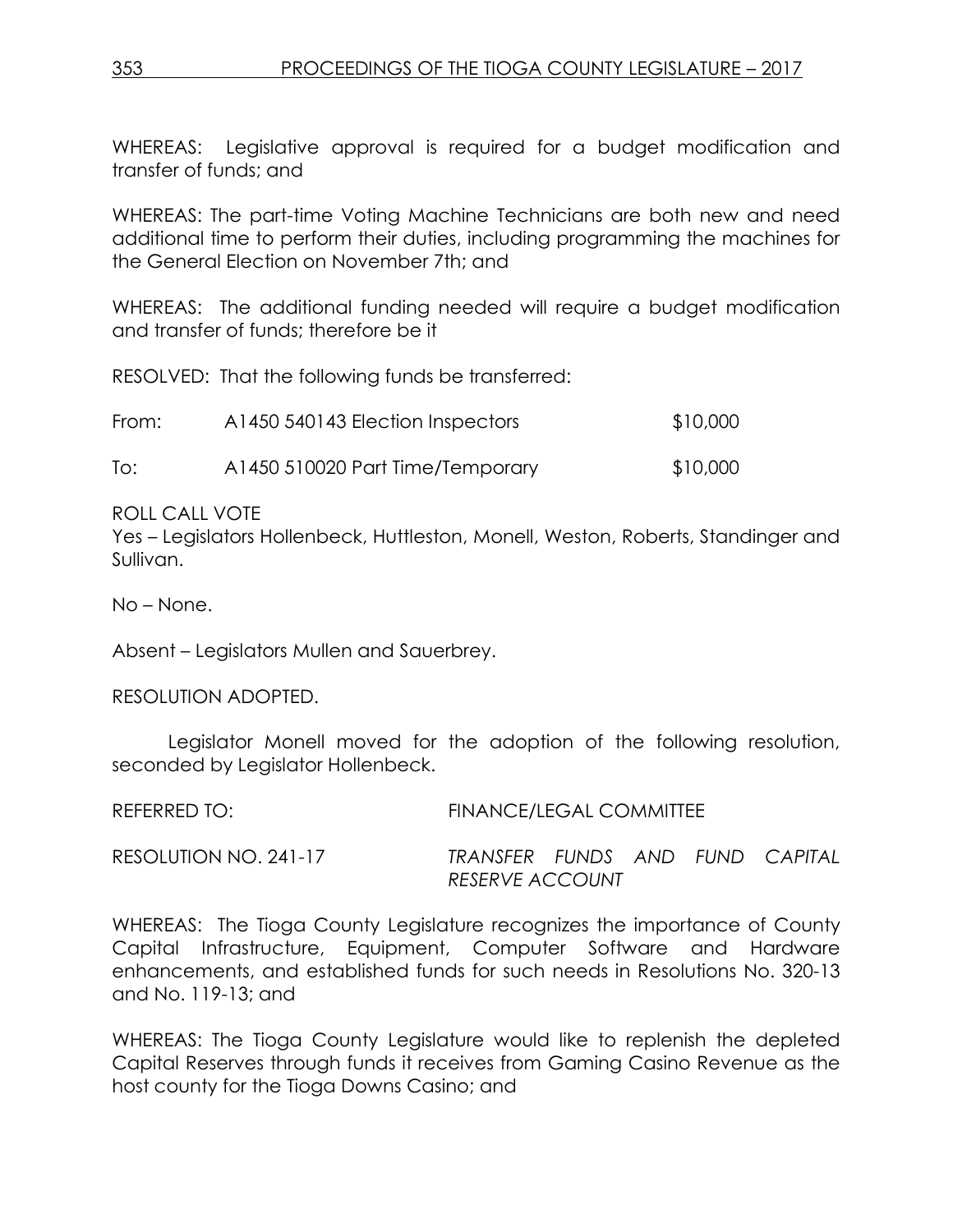WHEREAS: Tioga County has receipted into the General Operating Fund State Aid Casino Revenue for the period of 12/2016 through 6/2017 in the amount of \$665,874.00 into account A1340 430160; therefore be it

RESOLVED: That the Tioga County Treasurer transfer \$665,874.00 from the General Operating Fund to the Capital Fund; and be it further

RESOLVED: That the Tioga County Treasurer funds the Capital "Land, Equipment, and Infrastructure Reserve" with \$665,874.00 from the Capital Fund balance:

|     | FROM: A1340 430160 State Aid Casino Revenue                 | \$665,874.00 |
|-----|-------------------------------------------------------------|--------------|
| TO: | A9950.93-715 Transfer to Capital Fund                       | \$665,874.00 |
|     | FROM: H5031.00 Interfund Transfer                           | \$665,874.00 |
| TO: | H387807 Capital Land, Equipment &<br>Infrastructure Reserve | \$665,874.00 |

#### ROLL CALL VOTE

Yes – Legislators Hollenbeck, Huttleston, Monell, Weston, Roberts, Standinger and Sullivan.

No – None.

Absent – Legislators Mullen and Sauerbrey.

RESOLUTION ADOPTED.

Legislator Standinger moved for the adoption of the following resolution, seconded by Legislator Sullivan.

| REFERRED TO:          | HEALTH & HUMAN SERVICES COMMITTEE                                          |
|-----------------------|----------------------------------------------------------------------------|
| RESOLUTION NO. 242-17 | RESOLUTION ABOLISHING RABIES DONATION<br><b>COMMITTEE</b><br>PUBLIC HEALTH |

WHEREAS: Tioga County Public Health, Tioga County Treasurer and the Chair of the Legislative Health & Human Services Committee have determined that the Rabies Donation Committee is no longer needed, as it is not required and has not met in over 18 years; and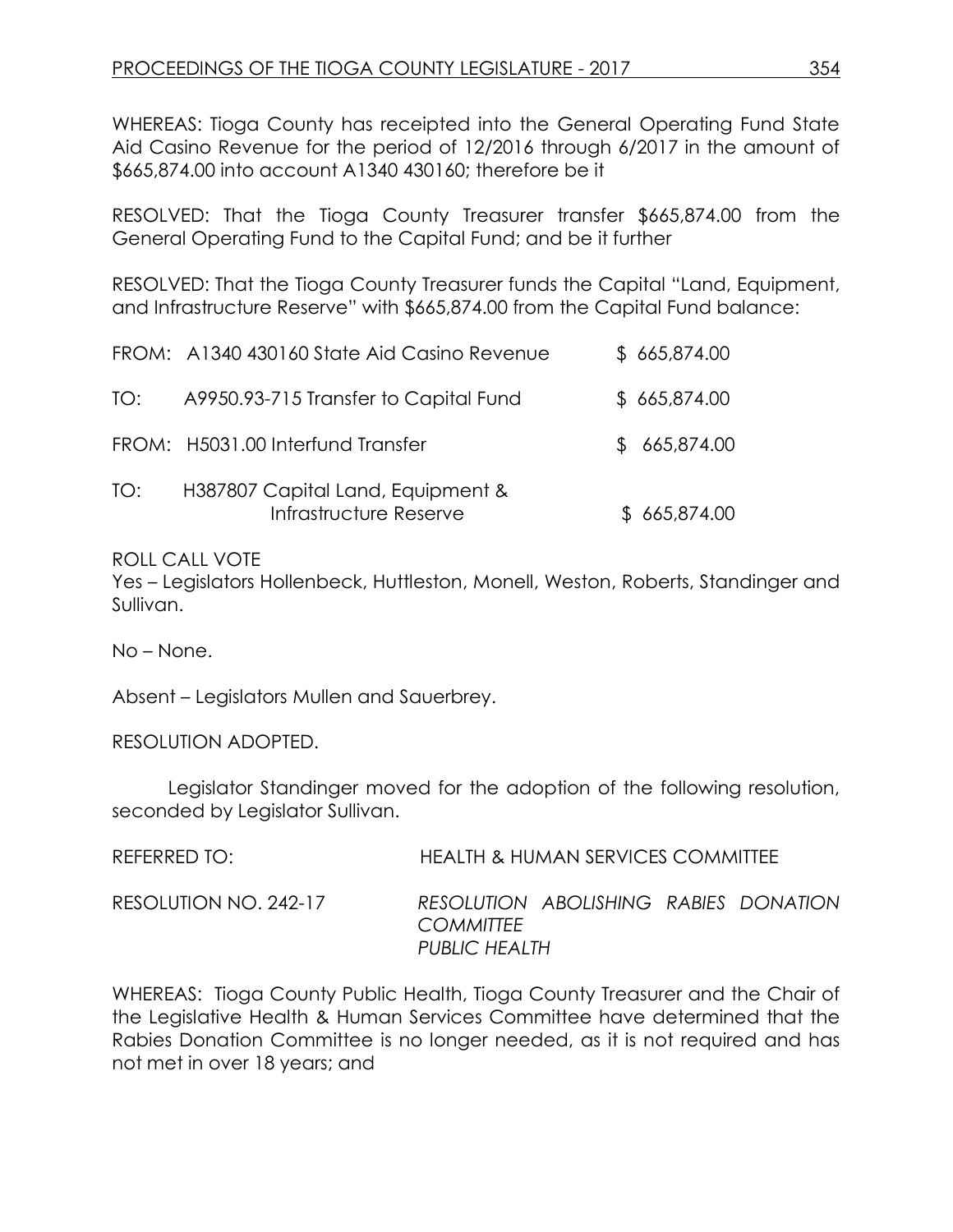WHEREAS: There is written policy for receipted donations, disbursement of funds as well as established criteria and internal controls; and

WHEREAS: Abolishing an existing Committee as well as appointments to a Committee requires Legislative approval; therefore be it

RESOLVED: That the Rabies Donation Committee be abolished and removed from the Committee list.

ROLL CALL VOTE Yes – Legislators Hollenbeck, Huttleston, Monell, Weston, Roberts, Standinger and Sullivan.

No – None.

Absent – Legislators Mullen and Sauerbrey.

RESOLUTION ADOPTED.

Legislator Standinger moved for the adoption of the following resolution, seconded by Legislator Sullivan.

| REFERRED TO:          |                      | HEALTH & HUMAN SERVICES COMMITTEE         |                  |
|-----------------------|----------------------|-------------------------------------------|------------------|
| RESOLUTION NO. 243-17 | RESOLUTION           | ABOLISHING<br>PRESCHOOL SPECIAL EDUCATION | <b>COMMITTEE</b> |
|                       | <b>PUBLIC HEALTH</b> |                                           |                  |

WHEREAS: Tioga County Public Health and the Tioga County Attorney have determined that the appointments to the Committee on Preschool Special Education (CPSE) are not required by resolution; and

WHEREAS: The CPSE Committee is not the responsibility of Tioga County Public Health, rather each individual school district maintains their own; and

WHEREAS: Abolishing an existing Committee as well as appointments to a Committee requires Legislative approval; therefore be it

RESOLVED: That the Committee on Preschool Special Education be abolished and removed from the Committee list.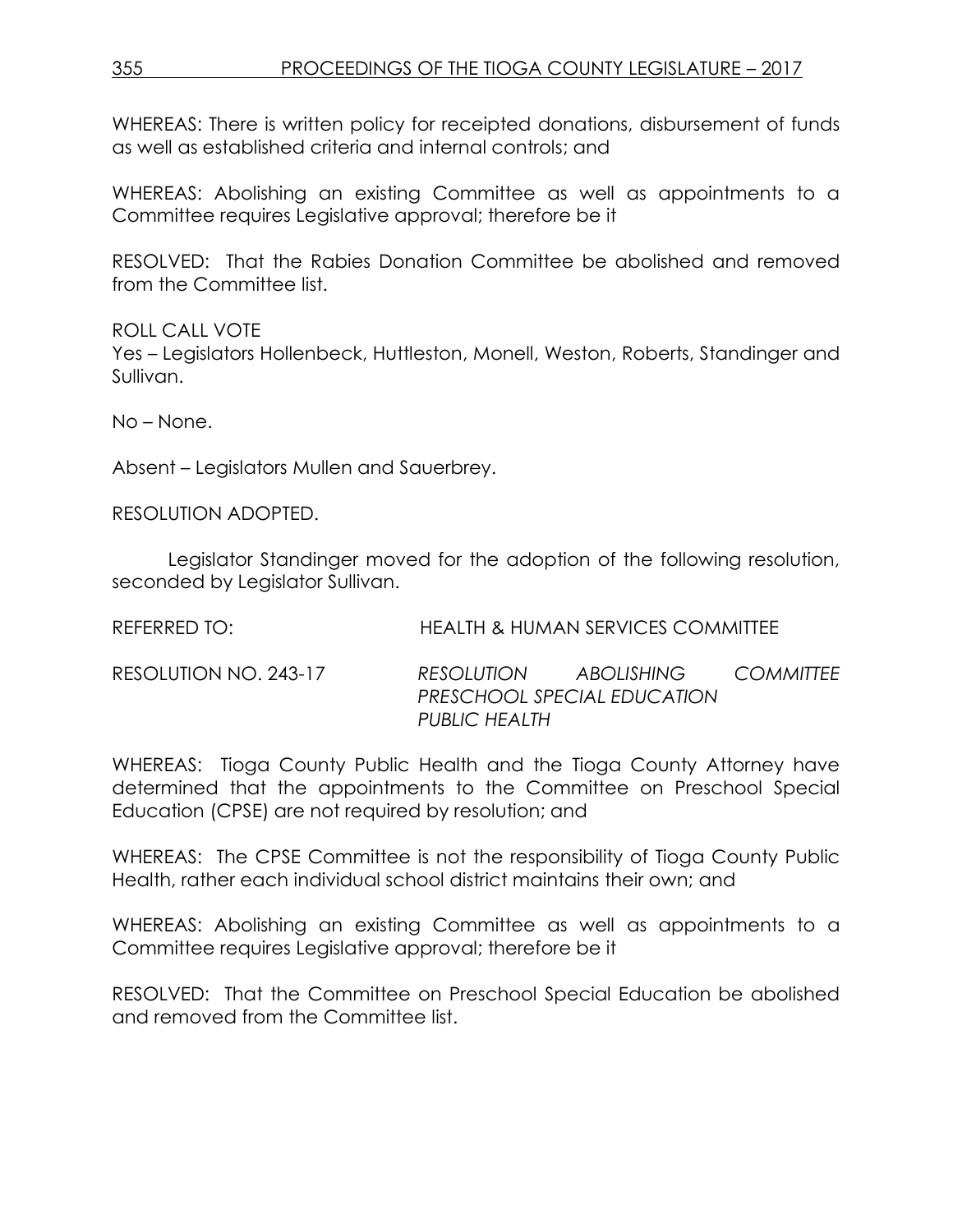ROLL CALL VOTE

Yes – Legislators Hollenbeck, Huttleston, Monell, Weston, Roberts, Standinger and Sullivan.

No – None.

Absent – Legislators Mullen and Sauerbrey.

RESOLUTION ADOPTED.

Legislator Standinger moved for the adoption of the following resolution, seconded by Legislator Sullivan.

| REFERRED TO:          | HEALTH & HUMAN SERVICES COMMITTEE                                      |
|-----------------------|------------------------------------------------------------------------|
| RESOLUTION NO. 244-17 | AUTHORIZATION OF EARLY INTERVENTION<br><i><b>OFFICIAL DESIGNEE</b></i> |
|                       | PUBLIC HEALTH                                                          |

WHEREAS: Tioga County Public Health (TCPH) provides Early Intervention services; and

WHEREAS: Tioga County resolution #166-17 established the Community Health Program Supervisor as the Early Intervention Official (EIO); and

WHEREAS: TCPH wishes to clarify that the EIO is the one authorized to assign an Early Intervention Official Designee (EIOD) and that this assignment does not require Legislative approval via resolution; therefore be it

RESOLVED: That the Early Intervention Official is authorized to assign the Early Intervention Official Designee status without need of Legislative resolution.

ROLL CALL VOTE

Yes – Legislators Hollenbeck, Huttleston, Monell, Weston, Roberts, Standinger and Sullivan.

No – None.

Absent – Legislators Mullen and Sauerbrey.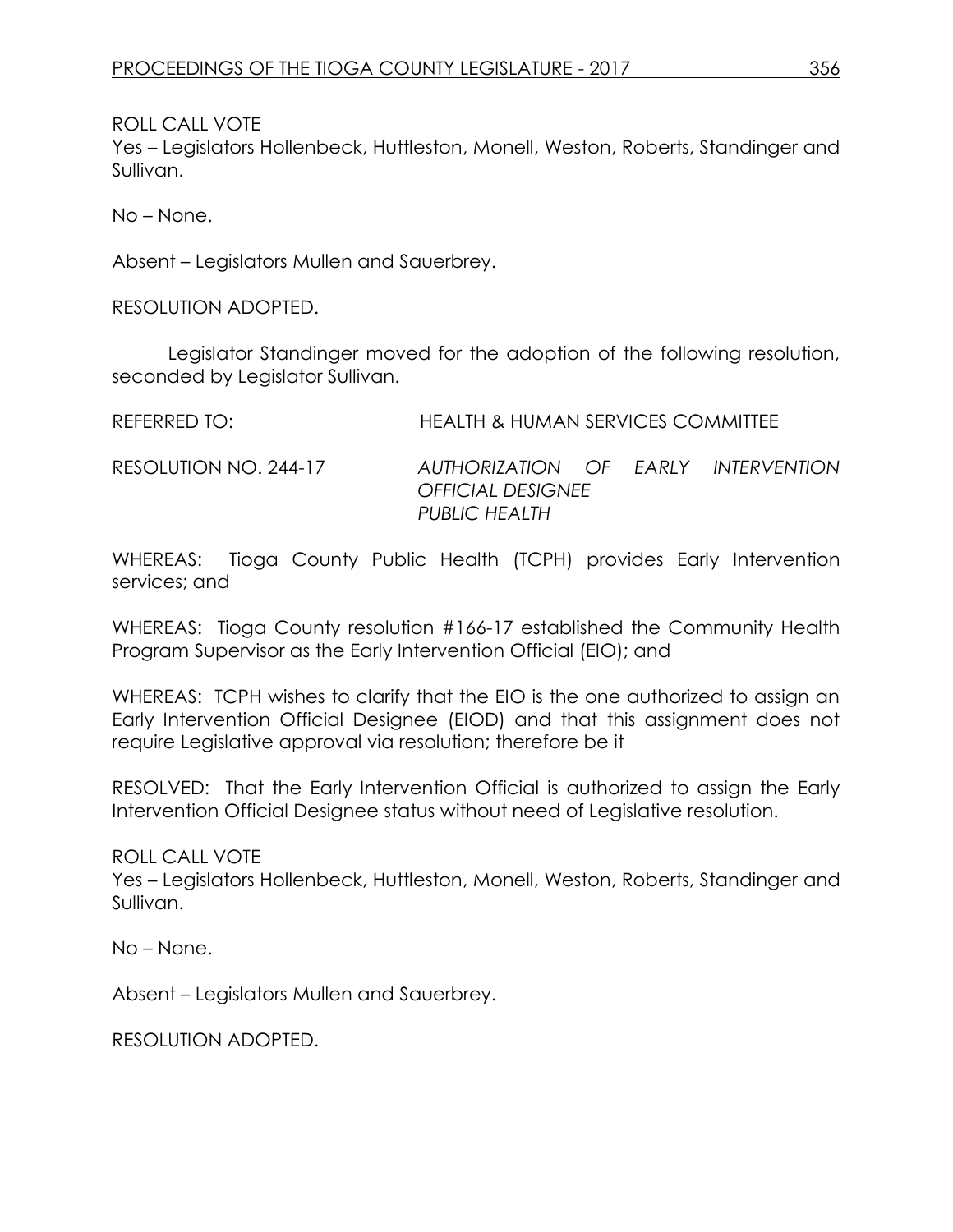Legislator Roberts moved for the adoption of the following resolution, seconded by Legislator Sullivan.

REFERRED TO: PUBLIC WORKS COMMITTEE

RESOLUTION NO. 245-17 *AUTHORIZING THE IMPLEMENTATION AND FUNDING IN THE FIRST INSTANCE 100% OF THE FEDERAL AID AND STATE "MARCHISELLI" PROGRAM-AID ELIGIBLE COSTS OF A TRANSPORTATION FEDERAL-AID PROJECT AND APPROPRIATING FUNDS*

WHEREAS: A project for the Day Hollow Road over Foster Creek Bridge Rehabilitation Project, PIN 9754.14 (the "Project") is eligible for funding under Title 23 US Code, as amended, that calls for the apportionment of the costs of such program to be borne at the ratio of 80% Federal funds and 20% non-Federal funds; and

WHEREAS: The County of Tioga desires to advance the Project by making a commitment of 100% of the Federal and non-Federal share of the costs of the Preliminary Engineering / Design work, Right-of-Way Incidentals work and Rightof-Way Acquisition work;

NOW, THEREFORE, the Tioga County Legislature, duly convened does hereby

RESOLVED: That the Tioga County Legislature hereby approves the abovesubject project; and it is hereby further

RESOLVED: That the Tioga County Legislature hereby authorizes the County of Tioga to pay in the first instance 100% of the Federal and non-Federal share of the cost of the Preliminary Engineering / Design work, Right-of-Way Incidentals work and Right-of-Way Acquisition work for the Project or portions thereof; and it is hereby further

RESOLVED: That the additional sum of \$45,500 is hereby appropriated from Day Hollow Bridge Account H5110.540004.H1606 and made available to cover the cost of participation in the above phases of the Project; and it is hereby further

RESOLVED: That in the event the full Federal and non-Federal share costs of the project exceeds the amount appropriated above, the Tioga County Legislature shall convene as soon as possible to appropriate said excess amount immediately upon notification by the New York State Department of Transportation thereof; and it is hereby further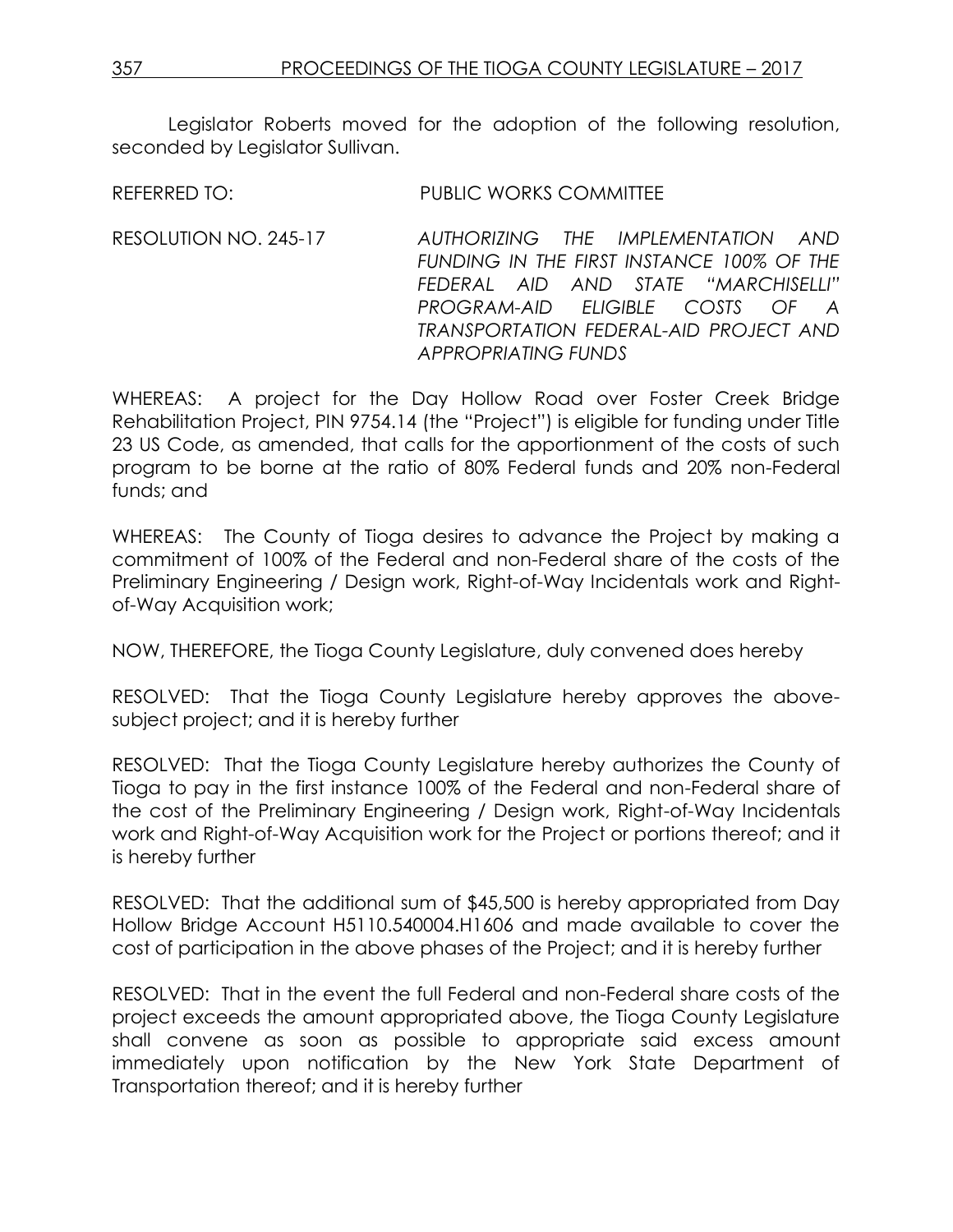RESOLVED: That the Chair of the Tioga County Legislature be and is hereby authorized to execute all necessary Agreements, certifications or reimbursement requests for Federal Aid and/or Marchiselli Aid on behalf of the County of Tioga with the New York State Department of Transportation in connection with the advancement or approval of the Project and providing for the administration of the Project and the municipality's first instance funding of project costs and permanent funding of the local share of federal-aid and state-aid eligible Project costs and all Project costs within appropriations therefore that are not so eligible; and it is hereby further

RESOLVED: That a certified copy of this resolution be filed with the New York State Commissioner of Transportation by attaching it to any necessary Agreement in connection with the Project; and it is hereby further

RESOLVED: That this Resolution shall take effect immediately.

# ROLL CALL VOTE

Yes – Legislators Hollenbeck, Huttleston, Monell, Weston, Roberts, Standinger and Sullivan.

No – None.

Absent – Legislators Mullen and Sauerbrey.

### RESOLUTION ADOPTED.

Legislator Huttleston moved for the adoption of the following resolution, seconded by Legislator Sullivan.

REFERRED TO: ADMINISTRATIVE SERVICES COMMITTEE

RESOLUTION NO. 246-17 *AUTHORIZE 2018 TAX MAP MAINTENANCE CONTRACT*

RESOLVED: That the Chair of the Tioga County Legislature, hereby is authorized to enter into a Tioga County tax map maintenance contract with MRB Group, for the calendar year 2018 for an annual charge of \$33,000. Payable monthly, which contract will provide for straight transfers, transfer splits, filed maps and surveys, revision forms, tax map revisions, inquiries, contract revision and fee, all subject to the approval of the County Attorney.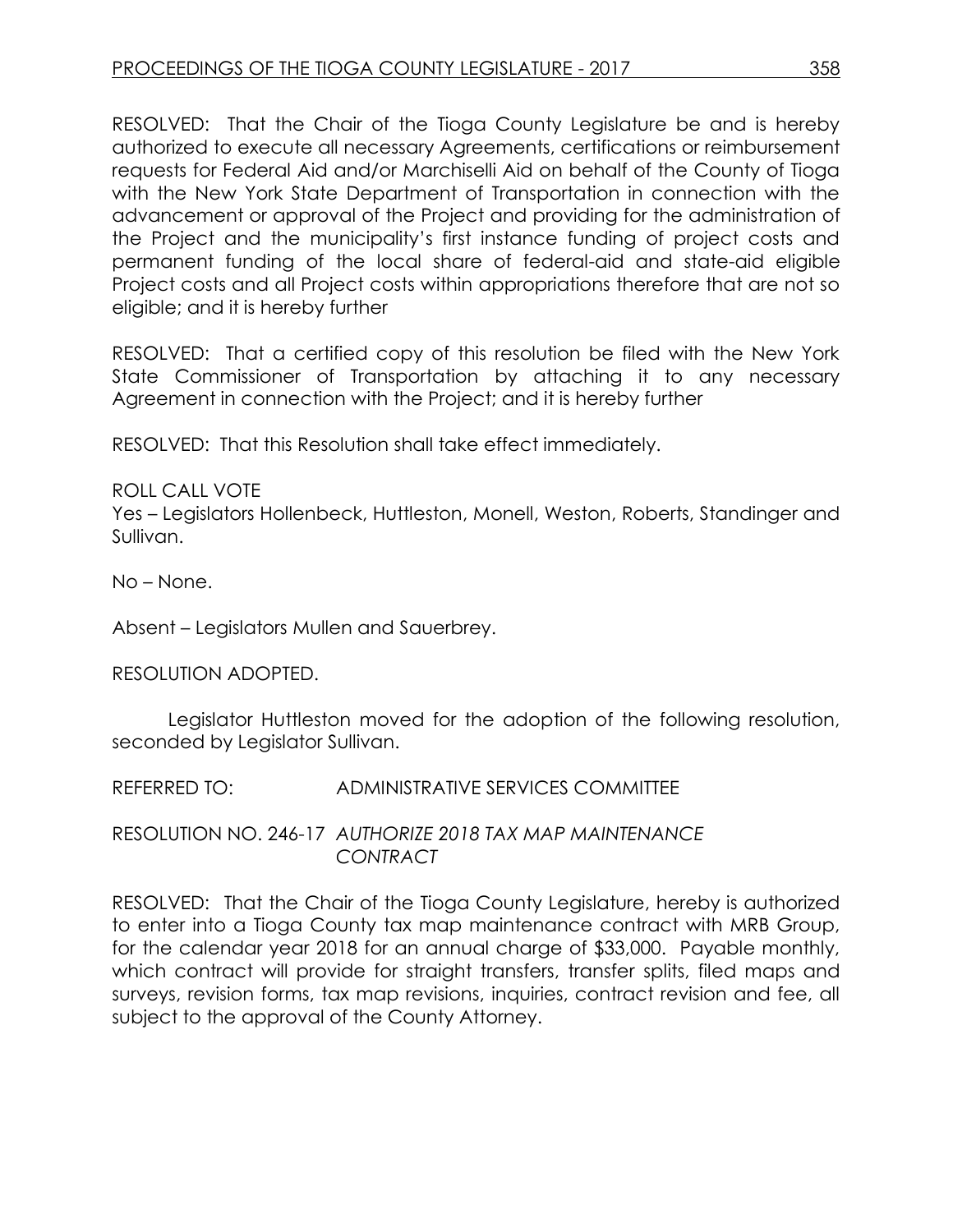ROLL CALL VOTE

Yes – Legislators Hollenbeck, Huttleston, Monell, Weston, Roberts, Standinger and Sullivan.

No – None.

Absent – Legislators Mullen and Sauerbrey.

RESOLUTION ADOPTED.

Legislator Hollenbeck moved for the adoption of the following resolution, seconded by Legislator Standinger.

| REFERRED TO:          | PUBLIC SAFETY COMMITTEE                                                                                            |
|-----------------------|--------------------------------------------------------------------------------------------------------------------|
| RESOLUTION NO. 247-17 | RESOLUTION TO APPROVE A<br><b>CONTRACT BETWEEN THE TIOGA</b><br><b>COUNTY PROBATION DEPT. AND</b><br>BUDDI US, LLC |

WHEREAS: The Legislature has previously approved contracts between the Probation Department and companies for the use of Electronic Monitoring devices to be used with youth and adults as an alternative to incarceration or an alternative to detention; and

WHEREAS: The Probation Department has initiated a contract for electronic monitoring services from Buddi US, LLC at the cost of \$3.80 per day per device, with a minimum of two devices initially and this contract may be auto-renewed yearly per the written contract; and

WHEREAS: The NYS Office of Children and Family Services (OCFS) has directed every county to create Alternative to Detention programing and Tioga Probation has utilized Electronic Monitoring as an Alternative to Detention and is part of Tioga's STSJP funding request to NYS OCFS and that such services should be available to youth covered under Raise the Age legislation, beginning in 2018; and

WHEREAS: Tioga County Probation has budgeted funds for Electronic Monitoring services in the amount of \$7,500 in account number A3142 540140 in the 2017 budget; therefore be it

RESOLVED: That the Tioga County Probation Director is approved to contract with Buddi, US, LLC to provide Electronic Monitoring hardware and internet accessible software for adults and juveniles to the Probation Department as part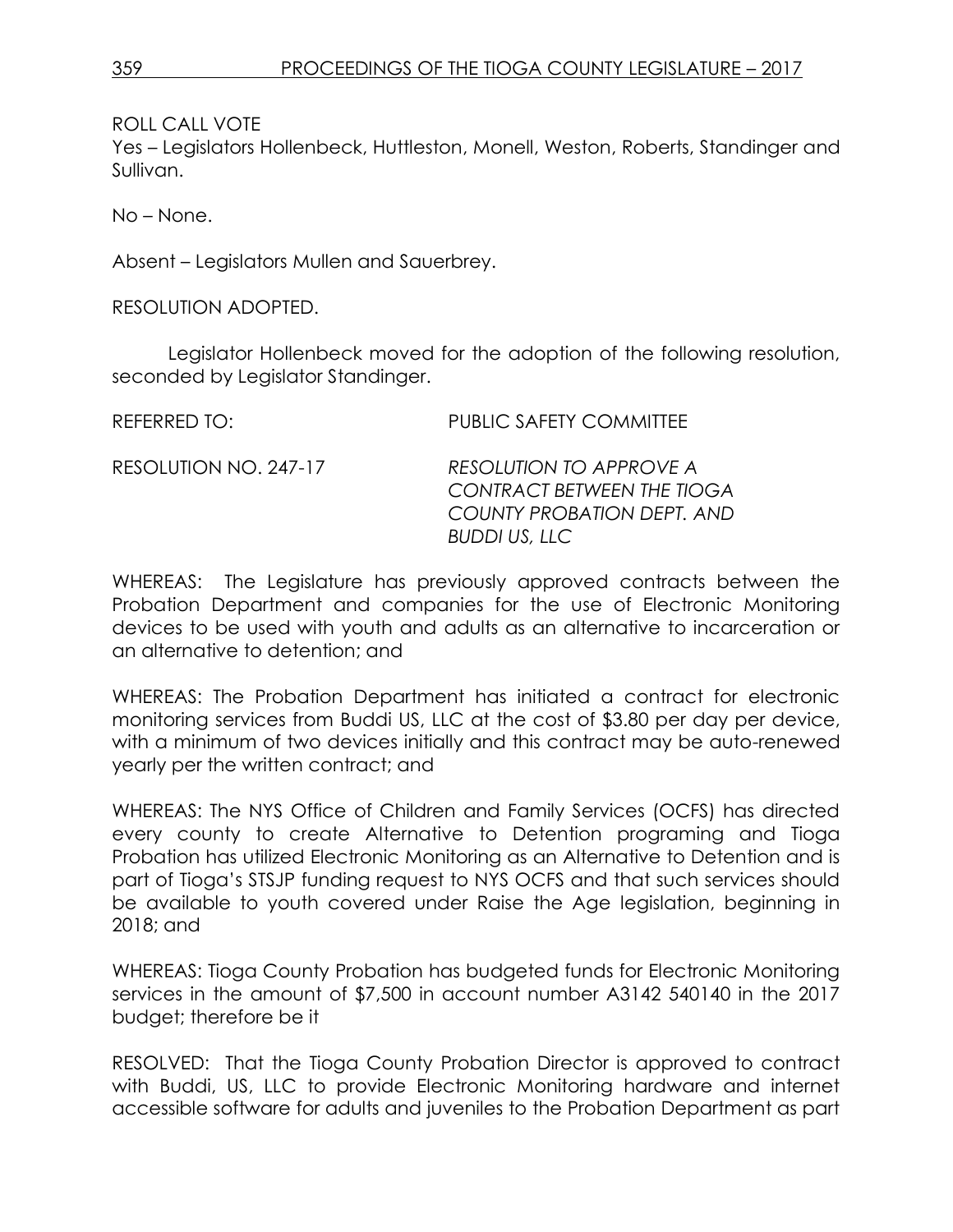of the County's Alternative to Incarceration and Alternative to Detention programming with the provision that the contract is approved by the County Attorney.

ROLL CALL VOTE

Yes – Legislators Hollenbeck, Huttleston, Monell, Weston, Roberts, Standinger and Sullivan.

No – None.

Absent – Legislators Mullen and Sauerbrey.

RESOLUTION ADOPTED.

Legislator Sullivan moved for the adoption of the following resolution, seconded by Legislator Monell.

REFERRED TO: ED&P COMMITTEE

RESOLUTION NO. 248–17 *ADOPT LOCAL LAW NO. 4 OF 2017*

WHEREAS: A public hearing was held on October 5, 2017, following due notice thereof to consider the adoption of Local Law Introductory No. D of the Year 2017 A Local Law providing for the collection of a hotel and motel tax in Tioga County; and

WHEREAS: It is in the best interests of the residents of Tioga County to adopt such Local Law which will Local Law No. 4 of 2017; therefore be it

RESOLVED: That the following Local Law be and hereby is adopted;

County of Tioga

Local Law No. 4 of the Year 2017.

A Local Law providing for the collection of a hotel and motel tax in Tioga County.

Be It Enacted by the Legislature of the County of Tioga as follows:

SECTION 1: TITLE

This local Law shall be known as the "Hotel/Motel Tax Law"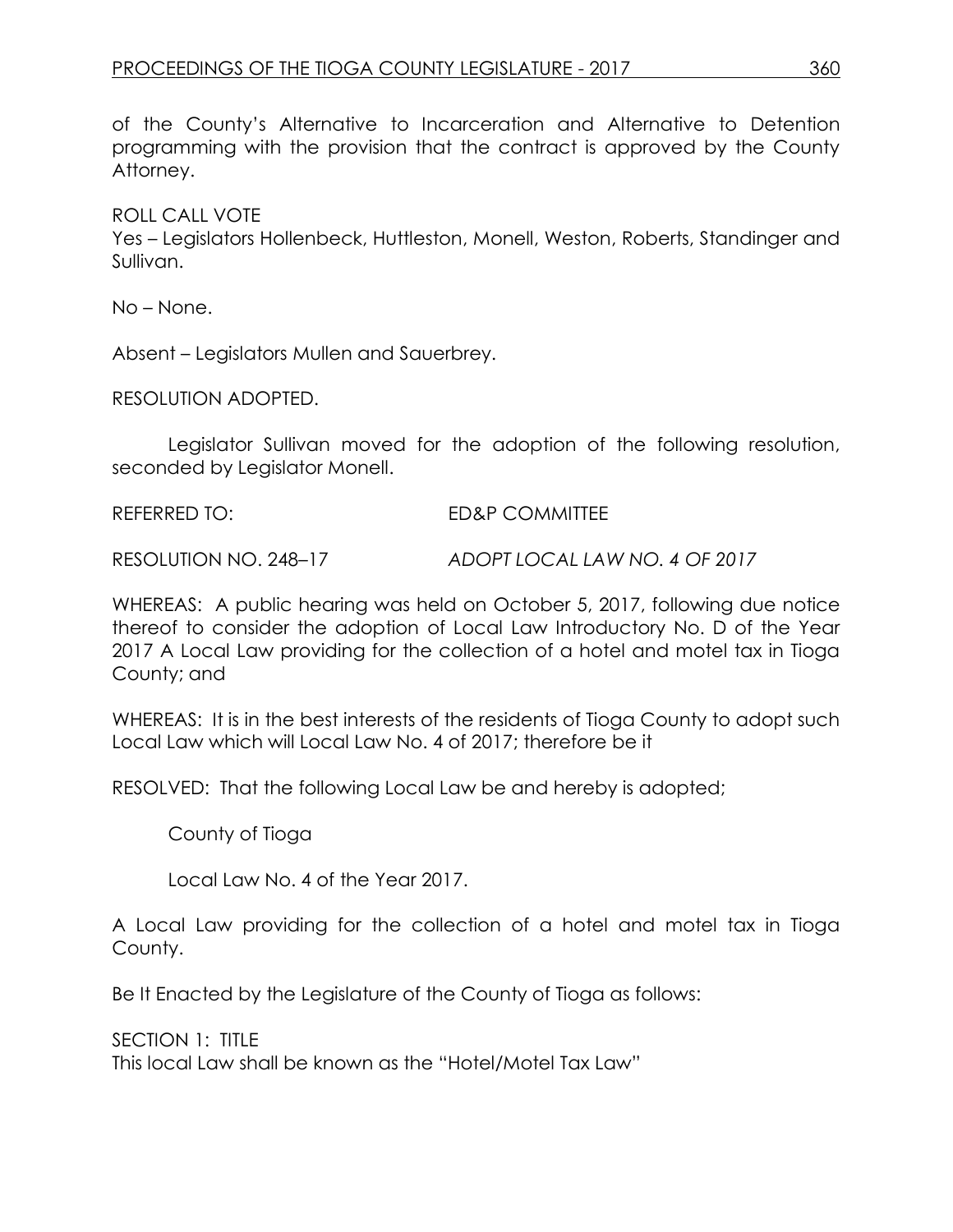#### SECTION 2: PURPOSE

The purpose of this Local Law is to enhance the general economy of Tioga County, its cities, towns, and villages through promotion of tourists, activities, conventions, trade shows, special events, and other directly related and supporting activities.

#### SECTION 3: DEFINITIONS

HOTEL - Any facility providing lodging on an over-night basis, and shall include those facilities designated and commonly known as "bed and breakfast" and "tourist" facilities.

MOTEL - Any facility providing lodging on an over-night basis, and shall include those facilities designated and commonly known as "bed and breakfast" and "tourist" facilities.

OCCUPANCY - The use or possession, or the right to the use or possession of any room in a hotel or motel.

OCCUPANT **-** A person who, for a charge or any consideration uses, possesses, or has the right to use or possess, any room in a hotel or motel under any lease, concession, permit, right, license, agreement, or otherwise.

OPERATOR **-** Any person operating a hotel or motel in Tioga County including but not limited to the owner, proprietor, lessee, sub-lessee, mortgagee in possession, licensee, or any other person otherwise operating such hotel or motel.

PERMANENT RESIDENT - A person occupying any room or rooms in a hotel or motel for at least fourteen (14) consecutive days.

PERSON - An individual, partnership, society, association, joint stock company, corporation, estate, receiver, trustee, assignee, referee, and any other person acting in a fiduciary or representative capacity, whether appointed by a court or otherwise, and any combination of the foregoing.

RENT - The charge and/or consideration received for occupancy valued in money, whether received money, or otherwise.

RETURN - Any return filed or required to be filed as herein provided.

ROOM - Any room or rooms of any kind in any part or portion of a hotel or motel, which is available for rent or otherwise let out for the lodging of guests.

TREASURER – Tioga County Treasurer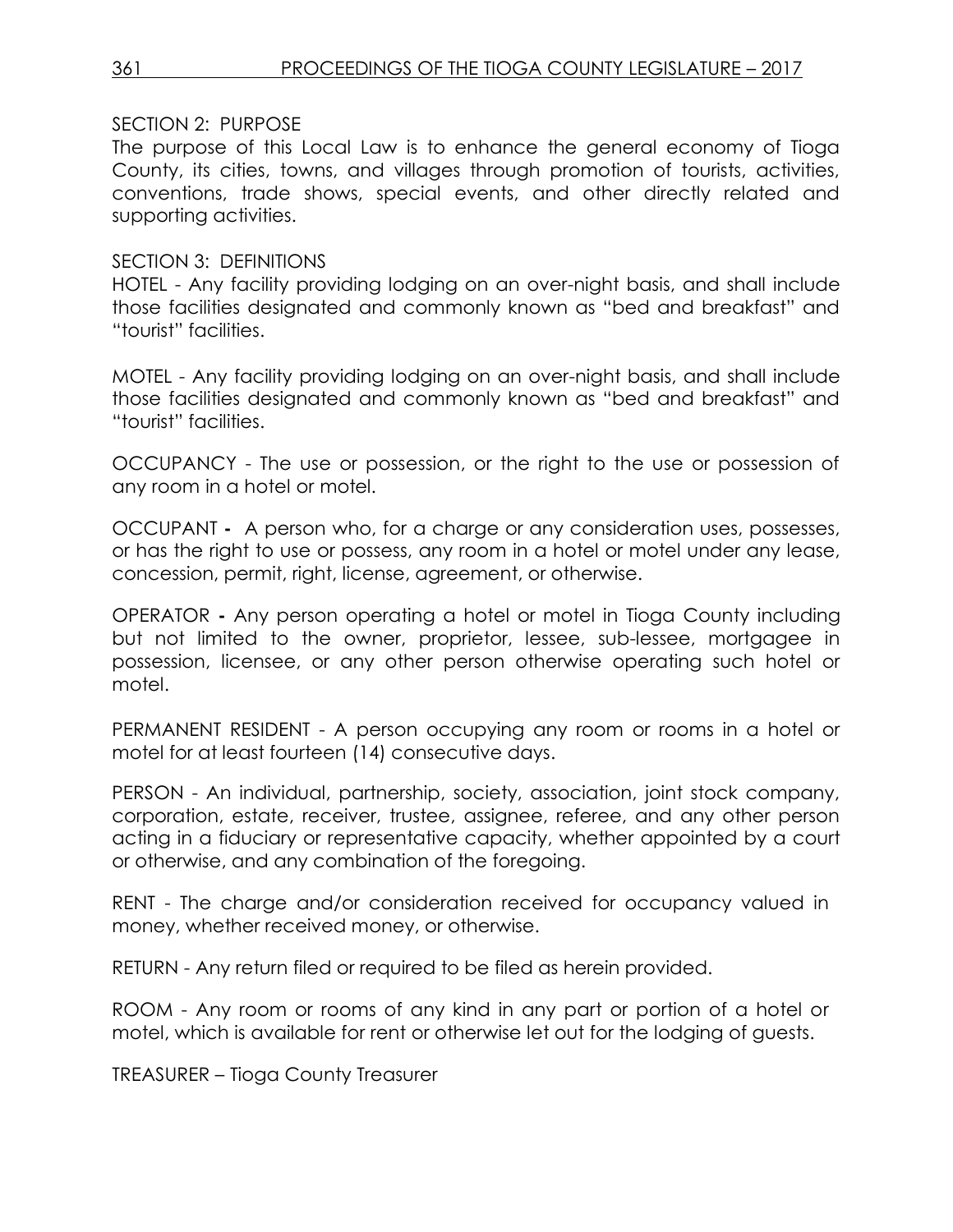### SECTION 4: TAX

A tax in the amount of four percent (4%) of the per diem rental rate for each room occupied, is hereby assessed on all hotels and motels in Tioga County, provided, however, that such tax shall not be applicable to a permanent resident of a hotel or motel.

#### SECTION 5: EXEMPTION

Such tax shall not be imposed on any transaction, by or with any of the following:

(A) The State of New York, or any public corporation (including a public corporation created pursuant to agreement or compact with another state or the dominion of Canada), improvement district or other political subdivision of the State.

(B) The United States of America, insofar as it is immune from taxation;

(C) Any corporation or association, or trust, or community chest, fund or foundation organized and operated exclusively for religious, charitable or educational purposes, or for the prevention of cruelty to children or animals, and no part of the net earnings of which inures to the benefit of any private shareholder or individual and no substantial part of the activities of which is carrying on propaganda, or otherwise attempting to influence legislation; provided, however, that nothing in this paragraph shall include an organization operated for the primary purpose of carrying on a trade or business for profit, whether or not all of its profits are payable to one or more organizations described in this paragraph.

### SECTION 6: REGISTRATION

Within three (3) days after commencing business or opening, every operator shall file with the Treasurer a registration application in a form prescribed by the Treasurer.

#### SECTION 7: ADMINISTRATION AND COLLECTION

(A) The tax imposed by this local law shall be administered and collected by the Treasurer, or other fiscal officers of Tioga County, by such means and in such manner as other taxes which are now collected and administered by such officers or as otherwise may be provided by such local law.

(B) The tax to be collected shall be stated and charged separately from the rent and shown separately on any record thereof, at the time when the occupancy is arranged or contracted for and charged for, and upon every evidence of occupancy or any bill or statement of charge made for said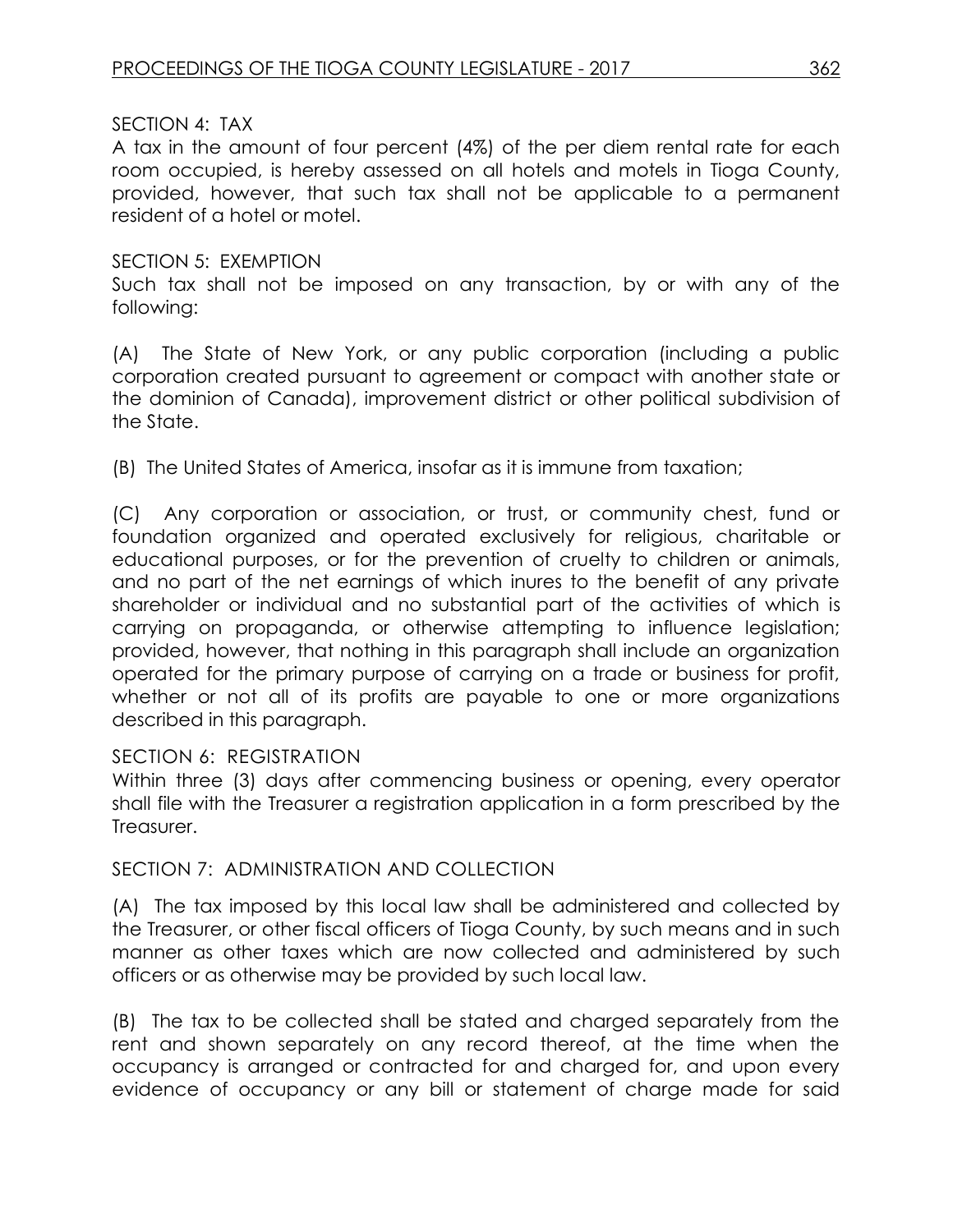occupancy issued or delivered by the operator. The tax shall be paid by the occupant to the operator or to the person entitled to be paid the rent or charge for the hotel or motel occupied for and on account of the County, and the operator or person entitled to be paid the rent or charge shall be liable for the collection and payment of the tax.

(C) The operator or any officer of any corporate operator shall be personally liable for the tax collected or required to be collected under this local law, and such operator or person entitled to be paid the rent or charge shall have the same right in respect to collecting the tax from the occupant, or in respect to nonpayment of the tax by the occupant, as if the tax were a part of the rent or charge and payable at the same time as the rent or charge; provided, however, that the Treasurer or other fiscal officers, employees or agents specified in this local law, shall be joined as a party in any action or proceeding brought to collect the tax by the operator or by the person entitled to be paid the rent or charge.

(D) The Treasurer may, whenever deemed necessary for the proper enforcement of this local law, provide that the occupant shall file returns and pay directly to the Treasurer, the tax herein imposed.

(E) For the purpose of the proper administration of this local law and to prevent evasion of the tax hereby imposed, it shall be presumed that all rents are subject to tax until the contrary is established, and the burden of proving that a rent for occupancy is not taxable hereunder shall be upon the operator, except that, where by regulation pursuant to subdivision (d) of this section, an occupant is required to file returns and pay directly to the Treasurer the tax herein imposed, the burden of proving that a rent for occupancy is not taxable shall be upon the occupant.

(F) Where an occupant claims exemption from the tax under the provisions of section five of this local law, the rent shall be deemed taxable hereunder unless the operator shall receive from the occupant claiming such exemption a certificate duly executed by an exempt corporation or association certifying that the occupant is its agent, representative, or employee, together with a certificate executed by the occupant that his occupancy is paid or to be paid by such exempt corporation or association, and is necessary or required in the course of or in connection with the occupant's duties as a representative of such corporation or association. Where deemed necessary, the operator may further require that any occupant claiming exemption from the tax furnish a copy of a certificate issued by the Treasurer certifying that the corporation or association therein named is exempt from the tax under section five of this local law.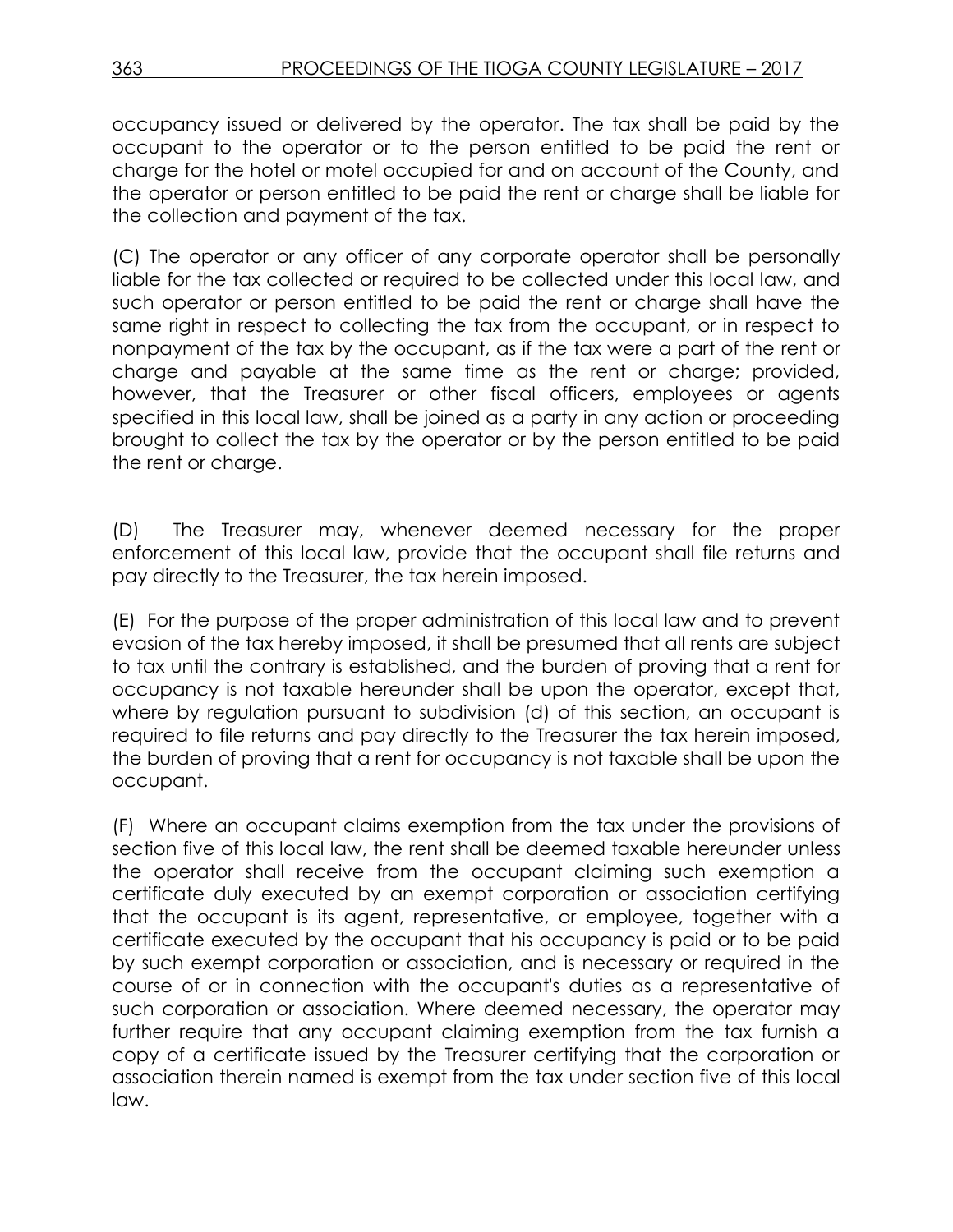# SECTION 8: RECORDS TO BE KEPT

Every operator shall keep records of every occupancy and of all rent paid, charged and due thereon and of the tax payable thereon, in such form as the Treasurer may require. Such records shall be available for inspection and examination at any time upon demand by the Treasurer or the Treasurer's duly authorized agents or employees, and shall be preserved for a period of not less than three (3) years, except that the Treasurer may consent in writing to their destruction within that period or may in writing require that such records be kept and maintained for a specified period in excess of three (3) years.

### SECTION 9: RETURNS

(A) The filing of returns and the payment of the tax shall be paid to the Treasurer on a quarterly basis. Such returns shall be filed within twenty (20) days from the expiration of the period covered thereby. The Treasurer may permit or require returns to be made by other periods and upon such dates as may be specified. If the Treasurer deems it necessary in order to insure the payment of the tax imposed by this local law, the Treasurer may require returns to be made for shorter periods than those prescribed pursuant to the foregoing provisions of this section and upon such dates as may be specified.

(B) The forms of returns shall be prescribed by the Treasurer and shall contain such information as may be deemed for the proper administration of this local law. The Treasurer may require amended returns to be filed within twenty (20) days after notice and to contain the information specified in the notice.

(C) If the return required by this local law is not filed, or a return filed is incorrect or insufficient on its face, the Treasurer shall take the necessary steps to enforce the filing of such return or of a corrected return.

### SECTION 10: PAYMENT OF TAX

(A) Upon the time of filing a return of occupancy and of rents, each operator shall pay to the Treasurer the taxes imposed by this local law upon the rents required to be included in such return, as well as other monies collected by the operator acting or purporting to act under the provisions of this local law.

(B) Where the Treasurer, in his discretion, deems it necessary to protect revenues to be obtained under this local law, the Treasurer may require any operator obligated to collect the tax imposed by this local law to file with the Treasurer's office a bond, issued by a surety company authorized to transact business in this state and approved by the superintendent of insurance of this state as to solvency and responsibility, in such amount as the Treasurer may fix to secure the payment of any tax and/or penalties and interest due or which may become due from such operator.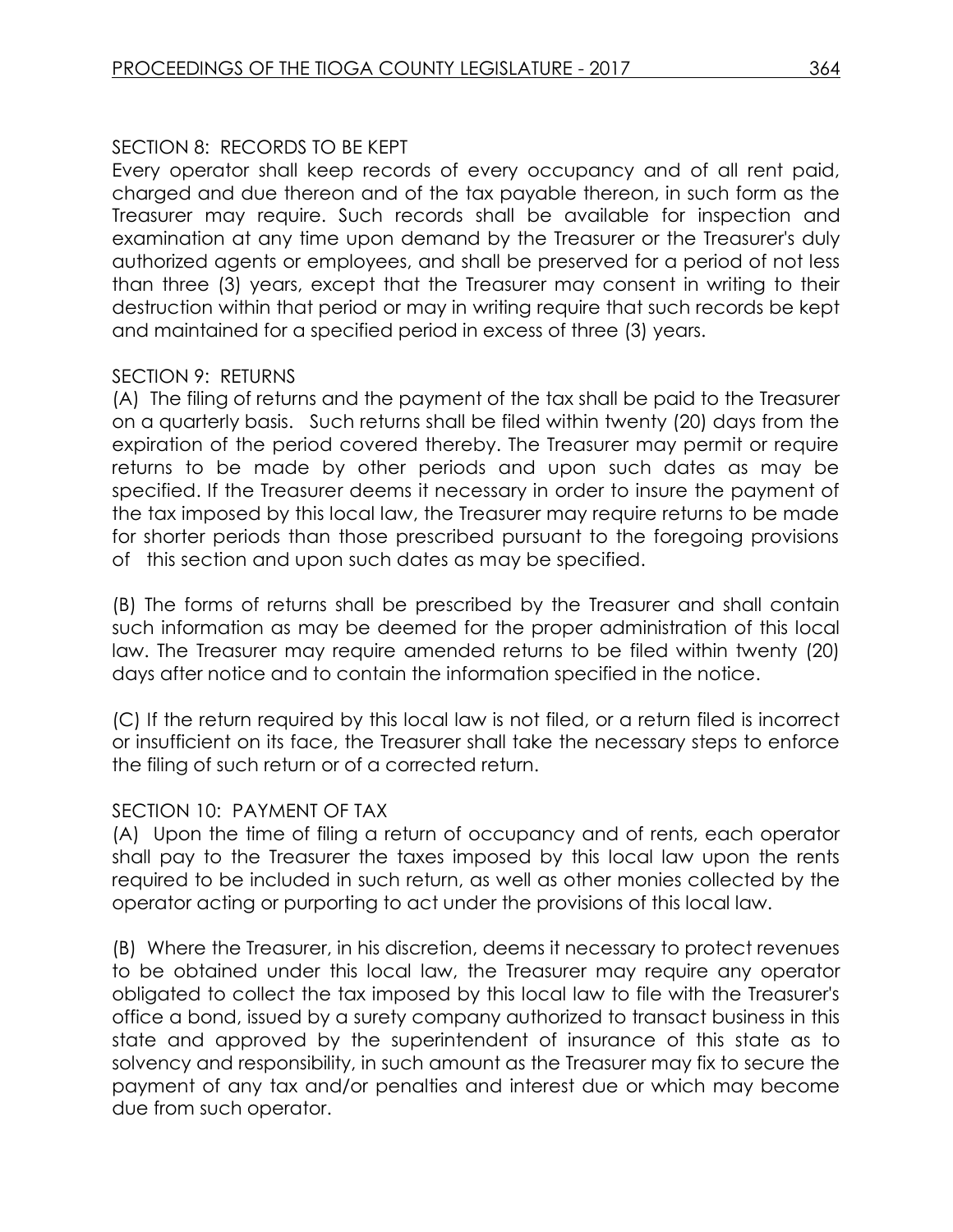(C) In the event the Treasurer determines that an operator is to file such bond, notice shall be given by the Treasurer to such operator to that effect specifying the amount of the bond required.

(D) The operator shall file such bond within five (5) days after the issuance of such notice, unless within five (5), days the operator shall serve upon and deliver to the Treasurer a written request for a hearing before the Treasurer at which the necessity, propriety and amount of the bond shall be determined by the Treasurer. Any determination by the Treasurer upon such hearing shall be final and shall be complied with by the operator within fifteen (15) days after the giving of notices thereof.

(E) In lieu of such bond, securities approved by the Treasurer or cash in such amount as may be prescribed, may be deposited which shall be kept in the custody of the Treasurer who may at any time without notice of the depositor apply them to any tax and interest and penalties due, and for that purpose the securities may be sold by the Treasurer at public or private sale without notice to the depositor thereof.

# SECTION 11: DETERMINATION OF TAX

If a return required by this local law is not filed, or if a return is incorrect or insufficient, the amount of tax due shall be determined by the Treasurer from such information as may be obtainable and, if necessary, the tax may be estimated on the basis of external indices, such as number of rooms, location, scale of rents, comparable rents, type of accommodations and service, number of employees and/or other factors. Notice of such determination shall finally and irrevocably fix the tax unless the person against whom it is assessed, within thirty (30) days after giving of such notice of such determination, shall apply to the Treasurer for a hearing, or unless the Treasurer of its own motion shall re-determine the same. After such hearing, the Treasurer shall give notice of the determination made to the person against whom the tax is assessed. Any final determination of the amount of any tax payable hereunder, shall be reviewable for error, illegality or unconstitutionality or any other reason whatsoever by a proceeding under article seventy-eight of the Civil Practice Law and Rules if application therefor is made to the Supreme Court within thirty (30) days after the giving of the notice of such final determination, provided, however, that any such proceeding under article seventy-eight of the Civil Practice Law and Rules shall not be instituted unless:

(A) The amount of tax sought to be reviewed, with such interest and penalties thereon as may be provided for by local law or regulation shall be first deposited and there is filed an undertaking, issued by a surety company authorized to transact business in this state and approved by the superintendent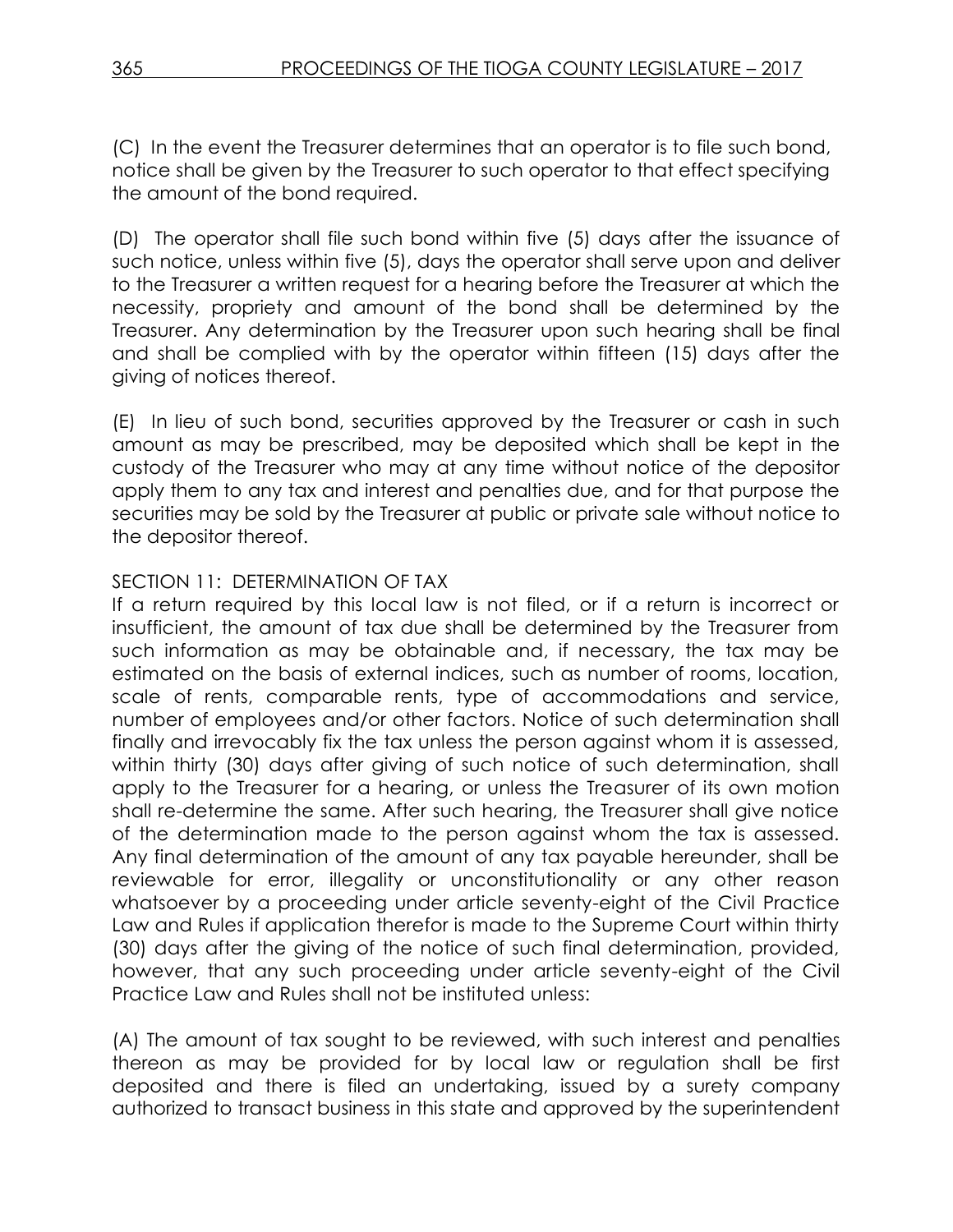of insurance of this state as to solvency and responsibility, in such amount as a justice of the Supreme court shall approve to the effect that if such proceeding be dismissed or the tax confirmed, the petitioner will pay all costs and charges which may accrue in the prosecution of such proceeding; or

(B) At the option of the petitioner, such undertaking may be in a sum sufficient to cover the taxes, interests, and penalties stated in such determination plus the costs and charges which may accrue against such petitioner in the prosecution of the proceeding, in which event the petitioner shall not be required to pay such taxes, interests or penalties as a condition precedent to the application.

# SECTION 12: JUDICIAL REVIEW

(A) Any final determination of the amount of any tax payable hereunder shall be reviewable for error, illegality or unconstitutionality or any other reason whatsoever by a proceeding under article seventy-eight of the civil practice law and rules if application therefore is made to the supreme court within thirty days after the giving of the notice of such final determination, provided, however, that any such proceeding under article seventy-eight of the civil practice law and rules shall not be instituted unless:

1. The amount of any tax sought to be reviewed, with such interest and penalties thereon as may be provided for, shall be first deposited and there is filed an undertaking, issued by a surety company authorized to transact business in this state and approved by the superintendent of insurance of this state as to solvency and responsibility, in such amount as a justice of the supreme court shall approve to the effect that if such proceeding be dismissed or the tax confirmed the petitioner will pay all costs and charges which may accrue in the prosecution of such proceeding; or

2. At the option of the petitioner such undertaking may be in a sum sufficient to cover the taxes, interests and penalties stated in such determination plus the costs and charges which may accrue against it in the prosecution of the proceeding, in which event the petitioner shall not be required to pay such taxes, interest or penalties as a condition precedent to the application.

(B) Where any tax imposed hereunder shall have been erroneously, illegally or unconstitutionally collected and application for the refund thereof duly made to the Treasurer, and he shall have made a determination denying such refund, such determination shall be reviewable by a proceeding under article seventyeight of the civil practice law and rules, provided, however, that such proceeding is instituted within thirty days after the giving of the notice of such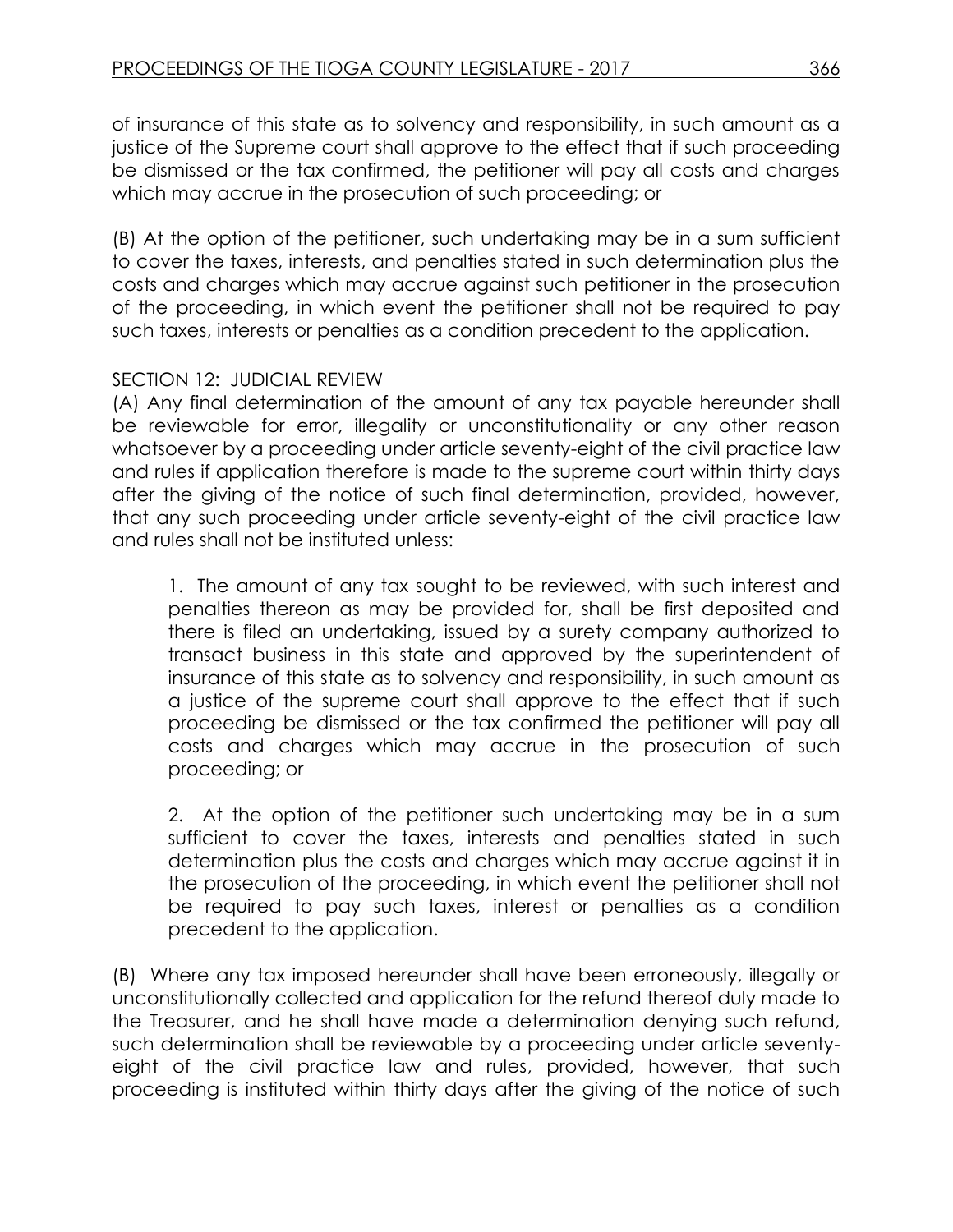denial, that a final determination of tax due was not previously made, and that an undertaking is filed with the proper fiscal officer or officers in such amount and with such sureties as a justice of the supreme court shall approve to the effect that if such proceeding be dismissed or the tax confirmed, the petitioner will pay all costs and charges which may accrue in the prosecution of such proceeding.

### SECTION 13: PENALTY AND INTEREST

There shall be a penalty for failure to file said return and pay over the tax to the Treasurer on the date due in the amount of ten (10%) per cent of the amount of the tax due plus interest at the rate of one percent (1%) of such tax for each month of delay, excepting the first month after such return was required to be filed or such tax became due.

# SECTION 14: LIMITATION OF TIME

Except in the case of a willfully false or fraudulent return with intent to evade the tax, no assessment of additional tax shall be made after the expiration of more than three years from the date of the filing of a return, provided, however, that where no return has been filed as provided by law the tax may be assessed at any time.

# SECTION 15: RESERVES

In cases where the occupant or operator has applied for a refund and has instituted a proceeding under article seventy-eight of the Civil Practice Law and Rules to review a determination adverse to such occupant or operator on such application for a refund, the Treasurer shall set aside sufficient monies to meet any decision adverse to the County.

# SECTION 16: APPLICATION OF FUNDS

All revenues resulting from the imposition of the tax under this local law shall be paid into the treasury of Tioga County and shall be credited to and deposited in the general fund of the County, thereafter to be allocated at the discretion of the County Legislature of the County of Tioga for the purposes of tourism and economic development; provided, however, that the County shall be authorized to retain up to a maximum of five percent of such revenue to defer the necessary expenses of the County in administering such tax. The revenue derived from the tax, after deducting the amount provided for administering such tax, shall be allocated to enhance the general economy of Tioga County, its cities, towns, and villages, through promotion of tourist activities, conventions, trade shows, special events, and other directly related and supporting activities.

### SECTION 17: REMEDIES EXCLUSIVE

The remedies provided by sections eleven (11) and twelve (12) of this local law shall be the exclusive remedies available to any person for the review of the tax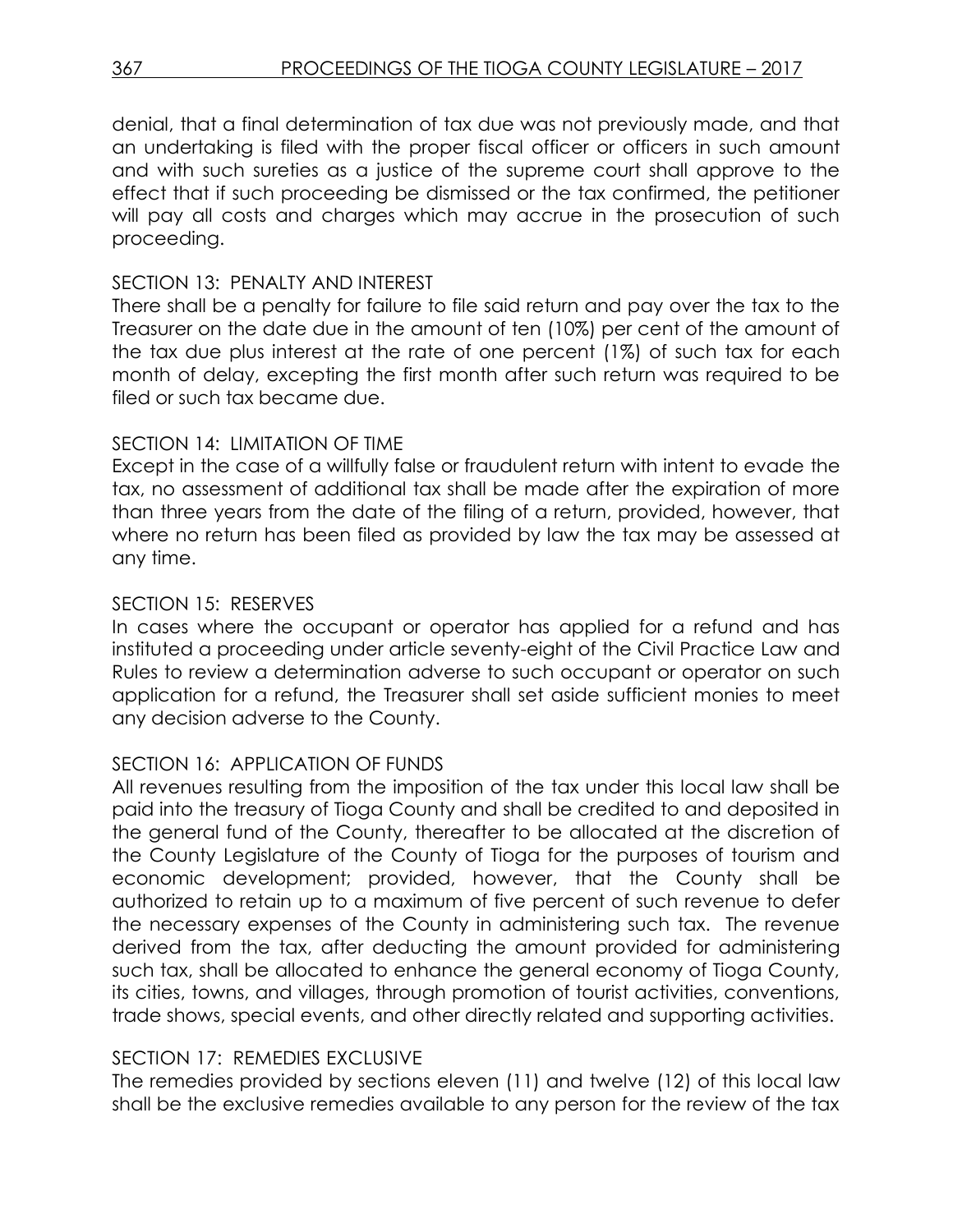liability imposed by this local law; and no determination or proposed determination of tax or determination on any application for refund or credit shall be enjoined, contested or reviewed by any action or proceeding, except by a proceeding under article seventy-eight of the Civil Practice Law and Rules provided, however, that a taxpayer may proceed by declaratory judgment if suit is instituted within thirty (30) days after a deficiency assessment to the Treasurer prior to the institution of such suit and posts a bond for costs pursuant to section twelve (12) of this local law

### SECTION 18: PROCEEDINGS TO RECOVER TAX

(A) Whenever any operator or other person shall fail to collect and pay over any tax and/or to pay any tax, penalty or interest imposed by this local law as herein provided, or whenever any occupant shall fail to pay any such tax, penalty or interest, the County Attorney shall, upon the request of the Treasurer bring or cause to be brought an action to enforce the payment of the same on behalf of Tioga County in any court of the State of New York or of any other state or of the United States.

(B) Notwithstanding any other provision of this section, if the Treasurer, in its discretion, believes that any such operator, occupant or other person is about to cease business, leave the state or remove or dissipate the assets out of which the tax or penalties might be satisfied, and that any such tax or penalty will not be paid when due, the Treasurer may declare such tax or penalty to be immediately due and payable and may issue a warrant, as provided in this section, immediately.

(C) As an additional alternate remedy, the Treasurer may issue a warrant, directed to the Tioga County Sheriff or to the Sheriff of any other county commanding said Sheriff to levy upon and sell the real and personal property of the operator, occupant, or other person liable for the tax, which may be found within the County for the payment of the amount thereof, with any penalties and interest and the cost of executing the warrant, and to return such warrant to the Treasurer and to pay to the Treasurer the money collected by virtue thereof within sixty (60) days after the receipt of such warrant. The sheriff shall, within five (5) days after the receipt of the warrant, file with the County Clerk a copy thereof, and thereupon such Clerk shall enter in the judgment docket the name of the person mentioned in the warrant and the amount of tax, penalties and interest for which the warrant is issued and the date when such copy is filed. Thereupon the amount of such warrant so docketed shall become a lien upon the interest in real and personal property of the person against whom the warrant is issued. The Sheriff shall then proceed upon the warrant, in the same manner, and with like effect, as that provided by in respect to executions issued against property judgments of a court of record and for services in executing the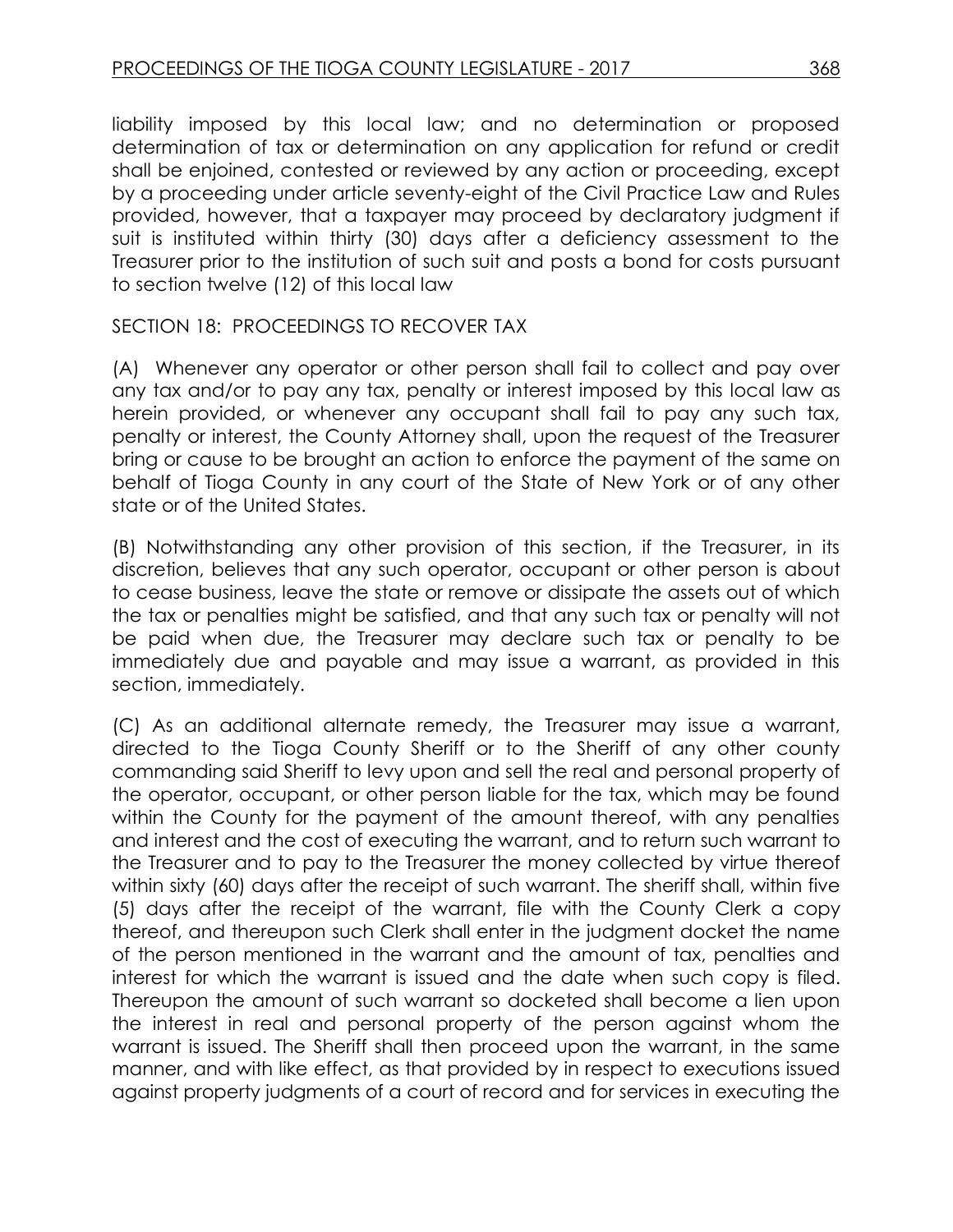warrant the Sheriff shall be entitled to the same fees, which may be collected in the same manner. In the discretion of the Treasurer, a warrant of like terms, force and effect may be issued and directed to any officer or employee of the Treasurer and in the execution thereof such officer or employee shall have all the powers conferred upon by the Sheriff, but shall be entitled to no fee or compensation in excess of the actual expenses paid in the performance of such duty. If a warrant is returned not satisfied in full, the Treasurer may from time to time issue new warrants and shall also have the same remedies to enforce the amount due thereunder as if the County has recovered judgment therefor and execution thereon has been returned unsatisfied.

(D) Whenever an operator shall make a sale, transfer, or assignment in bulk of any part of the whole of a hotel, motel, or lease, or of such operator's business assets, otherwise than in the ordinary course of business, the purchaser, transferee or assignee shall at least ten (10) days before taking possession of the subject of the said sale, transfer or assignment, or paying therefor, notify the Treasurer by registered mail of the proposed sale and of the price, terms and conditions thereof whether or not the seller, transferor or assignor, has represented to or informed the purchaser, transferee or assignee that any tax is owed pursuant to this local law, and whether or not the purchaser, transferee or assignee has knowledge that such taxes are owing, and whether any such taxes are in fact owing.

(E) Whenever the purchaser, transferee or assignee shall fail to give notice to the Treasurer as required by sub-section eighteen (18) (d), of this section or whenever the Treasurer shall inform the purchaser, transferee, or assignee that a possible claim for such tax or taxes exists, any sums of money, property or choses in action, or other consideration, which the purchaser, transferee or assignee is required to transfer over to the seller, transferor or assignor shall be subject to a first priority right and lien of any such taxes theretofore or thereafter determined to be due the seller, transferor or assignor to the County, and the purchaser, transferee or assignee is forbidden to transfer to the seller, transferor or assignor any such sums of money, property or choses in action to the extent of the amount of the County's claim. For failure to comply with the provisions of this sub-section, the purchaser, transferee or assignee, in addition to being subject to the liabilities and remedies imposed under the provisions of article six of the Uniform Commercial Code, shall be personally liable for the payment determined to be due to the County from the seller, transferor or assignor, and such liability may be assessed and enforced in the same manner as the liability for tax under this local law.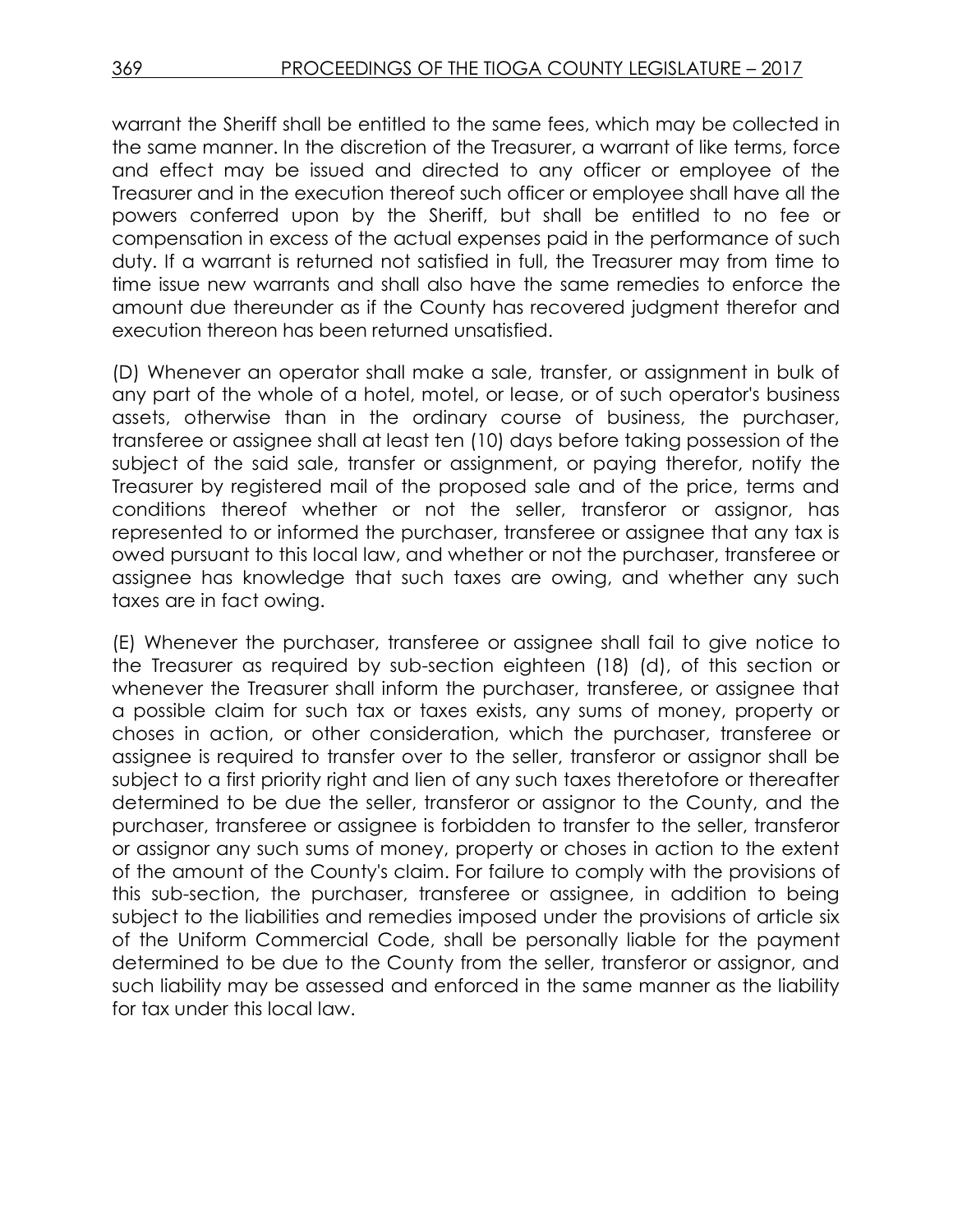SECTION 19: GENERAL POWERS OF THE TREASURER

In addition to the powers granted to the Treasurer by County Law and this local law, the Treasurer is hereby authorized and empowered:

(A) To make, adopt and amend rules and regulations, and to issue orders, appropriate to the carrying out of this local law and the purposes thereof;

(B) To extend for cause shown the time of filing any return for a period not exceeding thirty (30) days; and for cause shown, to remit or waive penalties but not interest; and to compromise disputed claims in connection with the taxes hereby imposed.

(C) To request information from the tax commissioner of the State of New York or the treasury department of the United States relative to any person; and to afford information to such tax commissioner or such treasury department relative to any person, any other provision of this local law to the contrary not withstanding

(D) To delegate said functions hereunder to any employee or employees of the Treasurer

(E) To prescribe methods for determining the rents for occupancy and to determine the taxable and nontaxable rents

(F) To require any operator within the County to keep detailed records of the nature and type of hotel or motel maintained, nature and type of service rendered, the rooms available and rooms occupied daily, leases or occupancy contracts or arrangements, rents received, charged and accrued, the names and addresses of the occupants, whether or not any occupancy is claimed to be subject to the tax imposed by this local law, and to furnish such information upon request to the Treasurer

(G) To assess, determine, revise and readjust the taxes imposed under this local law

SECTION 20: ADMINISTRATION OF OATHS AND COMPELLING TESTIMONY

(A) The Treasurer, or the Treasurer's duly designated and authorized employees or agents, shall have power to administer oaths and take affidavits in relation to any matter or proceeding in the exercise of the Treasurer's powers and duties under this local law.

(B) The Treasurer shall have the power to subpoena and require the attendance of witnesses and the production of books, papers, and documents to secure information pertinent to the performance of his duties hereunder and of the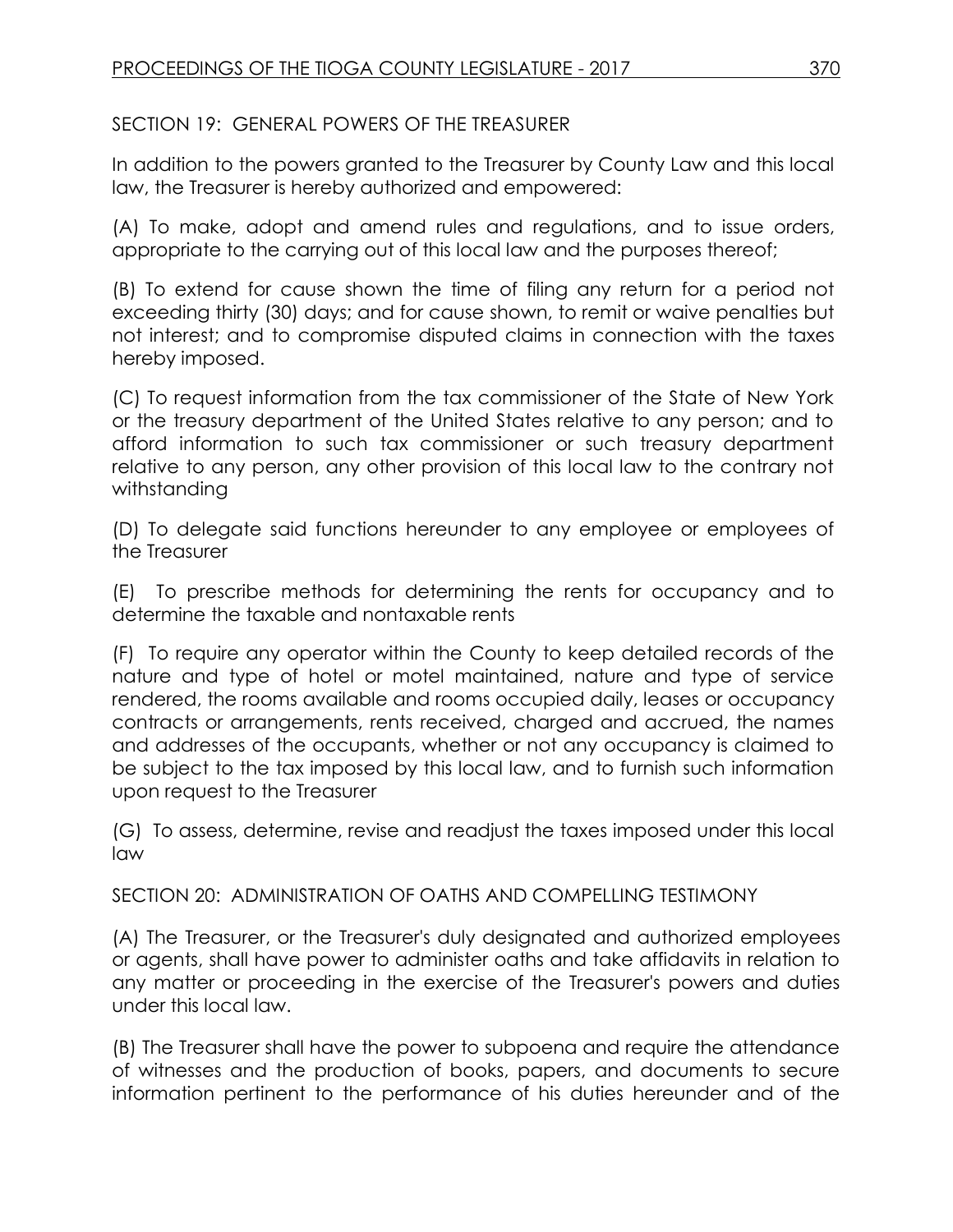enforcement of this local law, and to examine them in relation thereto, and to issue commissions for the examination of witnesses who are out of the state or unable to attend before the Treasurer or excused from attendance.

(C) A justice of the Supreme Court, either in court or at chambers shall have power summarily to enforce by proper proceedings the attendance and testimony of witnesses and the production and examination of books, papers and documents called for by the subpoena of the Treasurer under this local law.

(D) Any person who shall refuse to testify or to produce books or records or who shall testify falsely in any material matter pending before the Treasurer under this local law shall be guilty of a misdemeanor, punishment for which shall be a fine of not more than one thousand dollars (\$1,000) or imprisonment for not more than one year, or both such fine and imprisonment.

(E) The officers who serve the summons or subpoena of the Treasurer and witnesses attending in response thereto shall be entitled to the same fees as are allowed to officers and witnesses in civil cases in courts or record, except as herein otherwise provided.

(F) The County Sheriff, the Sheriff's duly appointed deputies, and any officer or employee of the Treasurer designated to serve process under this local law, are hereby authorized and empowered to serve any summons, subpoena, order, notice, document, instrument, or other process to enforce or carry out this local law.

# SECTION 21: REFERENCE TO TAX

Wherever reference is made in placards or advertisements or in any other publications to this tax such reference shall be substantially in the following form: "Tax on occupancy of hotel or motel rooms"; except that in any bill, receipt, statement or other evidence of memorandum of occupancy or rent charge issued or employed by the operator, the word "tax" will suffice.

# SECTION 22: RETURNS TO BE SECRET

(A) Except in accordance with proper judicial order, or as otherwise provided by law, it shall be unlawful for the Treasurer or any officer or employee of the Treasurer to divulge or make known in any manner the rents or other information relating to the business of the taxpayer contained in any return required under this local law. The officers charged with the custody of such returns shall not be required to produce any of them or evidence of anything contained in them in any action or proceeding in any court, except on behalf of the Treasurer in an action or proceeding under the provisions of this local law or on behalf of any party to any action or proceeding under this local law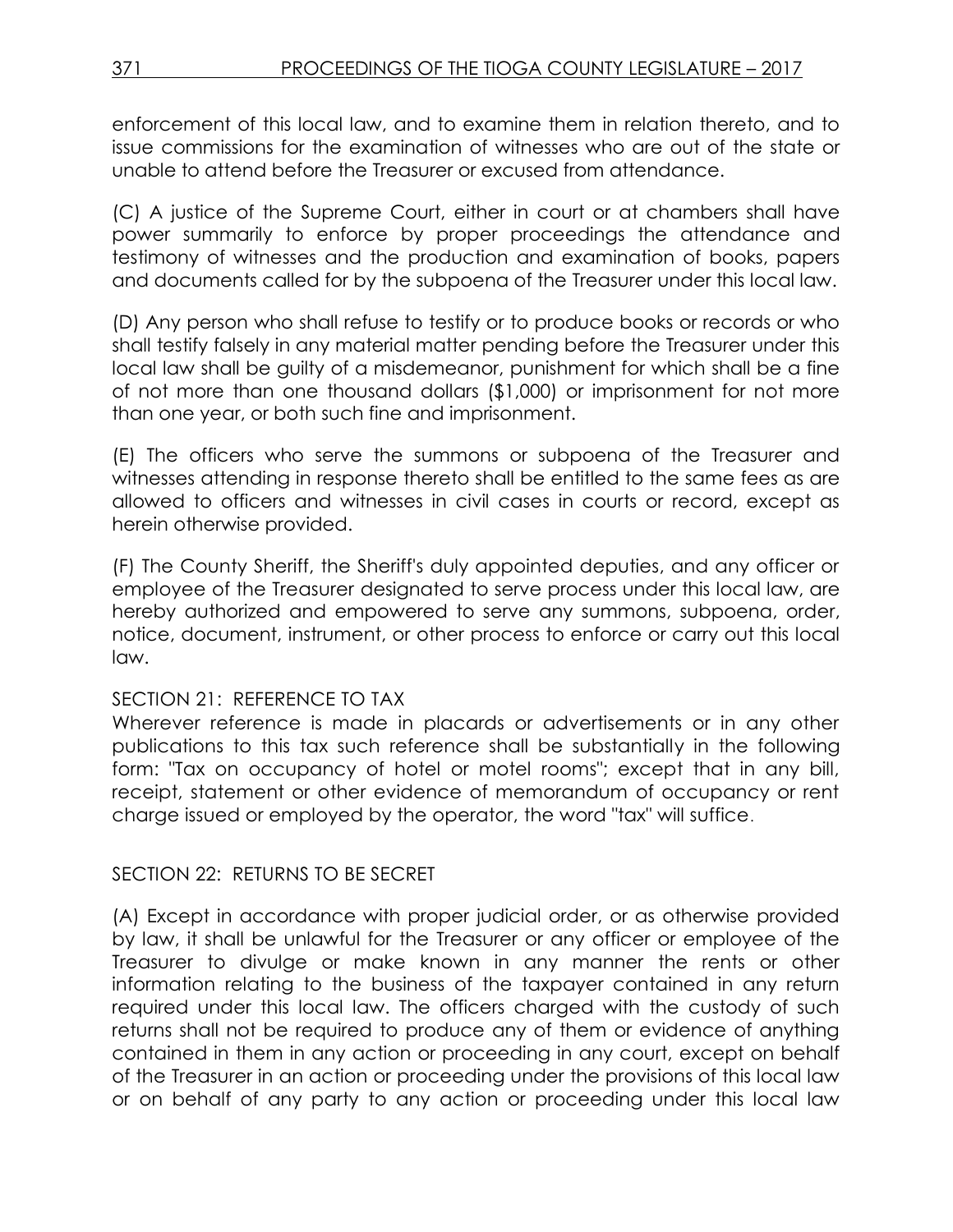when the returns or facts shown thereby are directly involved in such action or proceeding, in either of which events the court may require the production of, and may admit in evidence, so much of said returns or of the facts shown thereby, as are pertinent to the action or proceeding and no more. Nothing herein shall be construed to prohibit the delivery to a taxpayer or his duly authorized representative or a certified copy of any return filed in connection with his tax nor to prohibit the publication of statistics so classified as to prevent the identification of particular returns and the items thereof, or the inspection by the County Attorney or other legal representatives of the County of the return of any taxpayer who shall bring action to set aside or review the tax based thereon, or against whom an action or proceeding has been instituted for the collection of a tax or penalty. Returns shall be preserved for three (3) years and thereafter until the Treasurer permits them to be destroyed.

(B) Any violation of this section shall be punishable by a fine not exceeding one thousand dollars (\$1,000), or by imprisonment not exceeding one year, or both, in the discretion of the court.

### SECTION 23: EFFECTIVE DATE

This local law shall become effective December 1, 2017 and shall remain in effect until November 30, 2020.

#### SECTION 24: SEVERABILITY

If any provision of this local law or the application thereof to any person or circumstance shall be held invalid, the remainder of this local law and the application of its provisions to other persons or circumstances shall not be affected thereby.

And be it further

RESOLVED: That the Clerk of the Legislature be and hereby is directed, pursuant to Local Law No. 4 of 1992, to cause to be published in the official newspapers of the County of Tioga a synopsis of such Local Law, such synopsis to be within ten days after adoption of the Local Law; and be it further

RESOLVED: That the Clerk of the Legislature be and hereby is directed within five days after adoption of such Local Law to cause the Local Law to be filed as required by the Municipal Home Rule Law Section 27.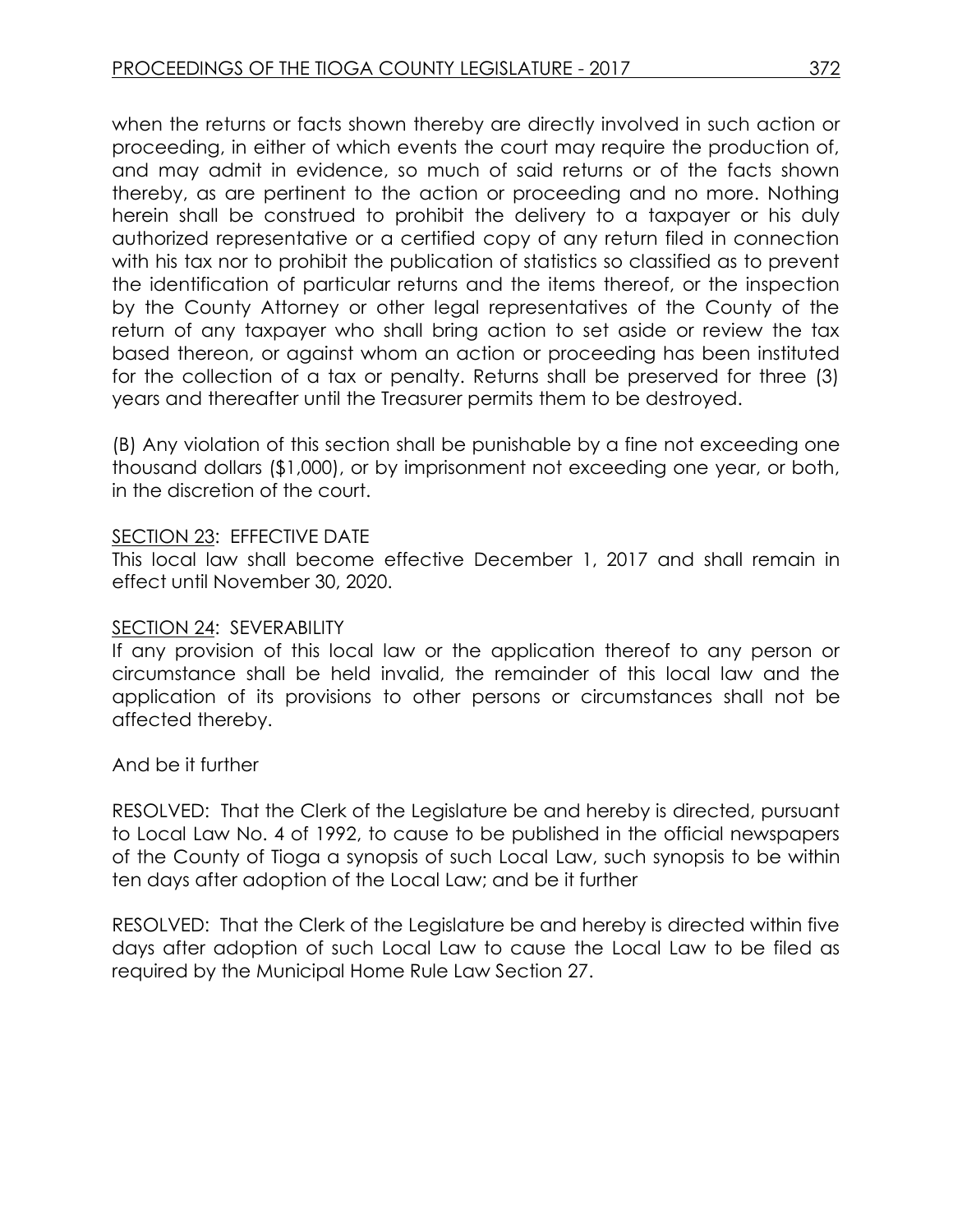ROLL CALL VOTE

Yes – Legislators Hollenbeck, Huttleston, Monell, Weston, Roberts, Standinger and Sullivan.

No – None.

Absent – Legislators Mullen and Sauerbrey.

RESOLUTION ADOPTED.

Legislator Hollenbeck moved for the adoption of the following resolution, seconded by Legislator Monell.

| REFERRED TO: I        | PERSONNEL COMMITTEE                                                              |
|-----------------------|----------------------------------------------------------------------------------|
| RESOLUTION NO. 249-17 | CONTRACT WITH EMPLOYEE NETWORK, INC. (ENI)<br>FOR EMPLOYEE ASSISTANCE<br>PROGRAM |

WHEREAS: Tioga County employees are covered under an Employee Assistance Program (EAP) that is currently administered by Employee Network, Inc. (ENI); and

WHEREAS: ENI, a company that has been providing EAP services for over 30 years and who has other NYS public sector clients, has submitted a proposal to continue providing Tioga County's EAP for 2018 at the current rate of \$1.45/per covered employee per month; and

WHEREAS: ENI can continue to provide up to 8 in-person counseling sessions for eligible employees and members of their household, along with two hours of training per year, and two hours of critical incident stress debriefing; and

WHEREAS: ENI has multiple provider offices within the local region including some in Pennsylvania where employees are able to obtain services; and

WHEREAS: The EAP is a negotiated benefit for CSEA union employees; therefore be it

RESOLVED: That the Tioga County Legislature authorizes the Chair of the Legislature to enter into a contract with ENI, subject to review by the County Attorney, to administer our Employee Assistance Program for full-time and parttime employees at a cost of \$1.45/per covered employee per month effective January 1, 2018 through December 31, 2018.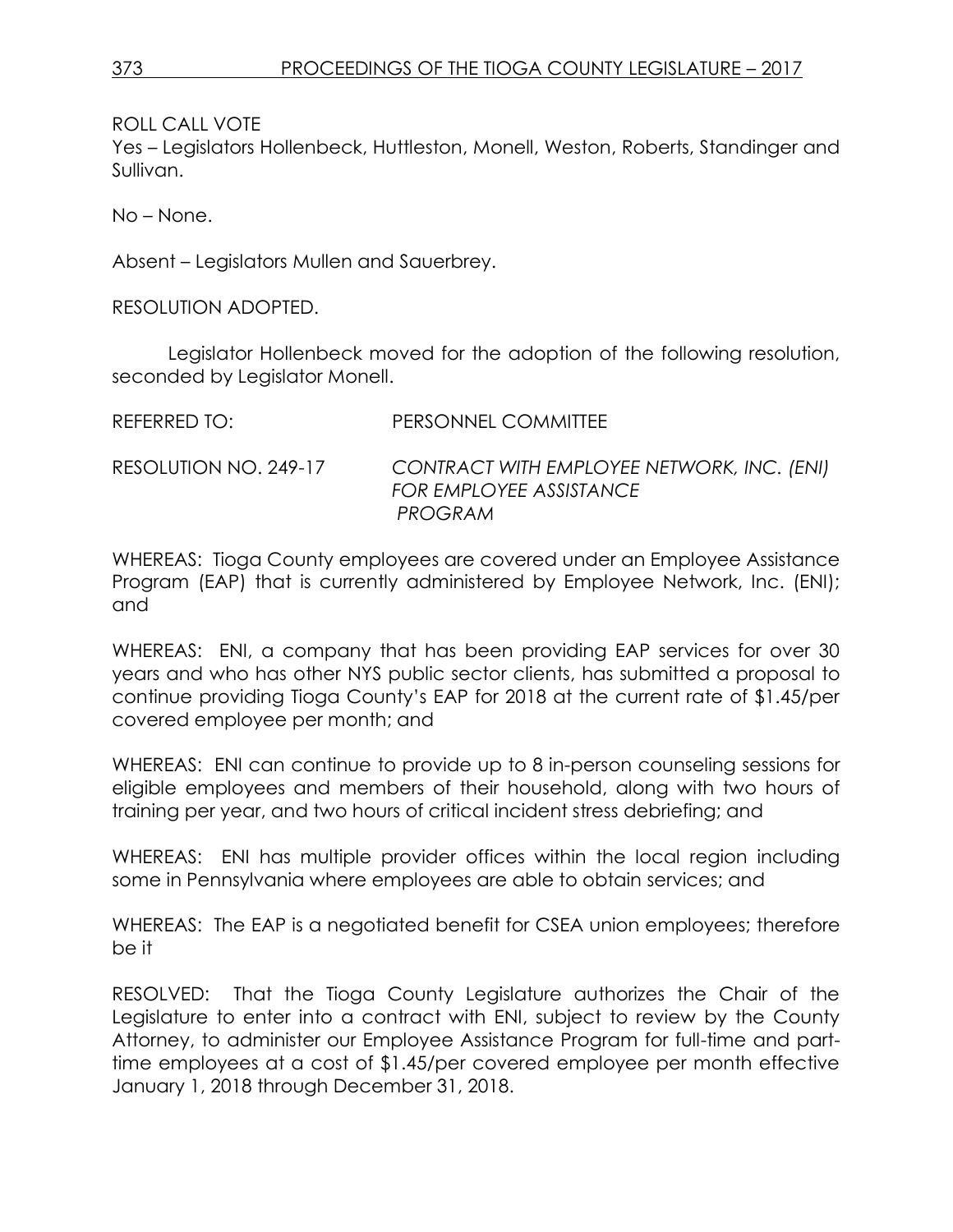ROLL CALL VOTE

Yes – Legislators Hollenbeck, Huttleston, Monell, Weston, Roberts, Standinger and Sullivan.

No – None.

Absent – Legislators Mullen and Sauerbrey.

RESOLUTION ADOPTED.

Legislator Hollenbeck moved for the adoption of the following resolution, seconded by Legislator Monell.

| REFERRED TO:          | PERSONNEL COMMITTEE                                                                                                     |
|-----------------------|-------------------------------------------------------------------------------------------------------------------------|
| RESOLUTION NO. 250-17 | AUTHORIZE PURCHASE OF SPECIFIC EXCESS AND<br>EMPLOYERS' LIABILITY INSURANCE FOR WORKERS'<br><b>COMPENSATION PROGRAM</b> |

WHEREAS: The Tioga County Self-Insurance Plan's excess insurance policy and employers' liability insurance policy expire December 31, 2017; and

WHEREAS: The Tioga County Self-Insurance Plan by-laws allow the committee to purchase excess or catastrophic insurance; and

WHEREAS: The continuance of both excess and employers' liability insurance policies help to limit exposure to the Tioga County Self-Insurance Plan; therefore be it

RESOLVED: That the Tioga County Legislature authorizes the purchase of specific excess insurance and employers' liability insurance, subject to review by the County Attorney, from an A- Rated or better insurance company for the period of January 1, 2018 through December 31, 2018 to be paid for out of the 2018 Tioga County Self-Insurance budget.

### ROLL CALL VOTE

Yes – Legislators Hollenbeck, Huttleston, Monell, Weston, Roberts, Standinger and Sullivan.

No – None.

Absent – Legislators Mullen and Sauerbrey.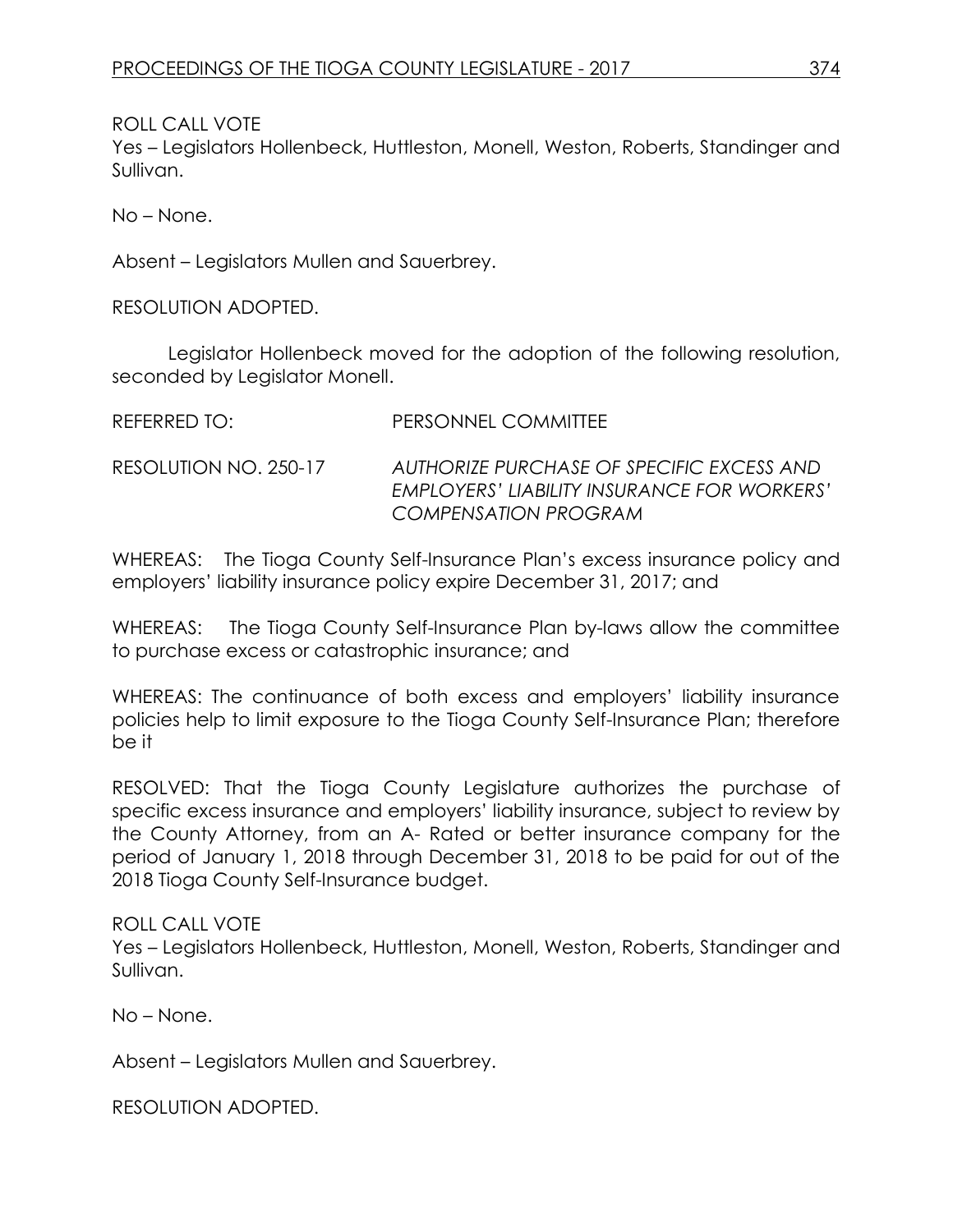Legislator Hollenbeck moved for the adoption of the following resolution, seconded by Legislator Monell.

| REFERRED TO:          | PERSONNEL COMMITTEE                                                                                                            |
|-----------------------|--------------------------------------------------------------------------------------------------------------------------------|
| RESOLUTION NO. 251-17 | CONTRACT WITH LIFETIME BENEFIT SOLUTIONS,<br>INC. TO ADMINISTER FLEXIBLE SPENDING AND<br>HEALTH REIMBURSEMENT ACCOUNT PROGRAMS |

WHEREAS: Tioga County currently uses the services of Lifetime Benefit Solutions, Inc. to administer Tioga County's flexible-spending and health reimbursement account programs; and

WHEREAS: Lifetime Benefit Solutions, Inc. has submitted a new contract to continue administering said programs and conduct all required compliance testing services; and

WHEREAS: The Flexible-Spending program is a negotiated benefit for all Tioga County unionized employees; and

WHEREAS: The Health Reimbursement Account is a negotiated benefit for CSEA union employees; and

WHEREAS: Both the employees and the County can save tax dollars on money channeled through the flexible spending program; therefore be it

RESOLVED: That the Tioga County Legislature authorizes the Chair of the Legislature to enter into a contract with Lifetime Benefit Solutions, Inc., subject to review by the County Attorney, for the services stated above for the period of January 1, 2018 through December 31, 2018; and be it further

RESOLVED: That Tioga County will continue with the flexible spending card for the period of January 1, 2018 through December 31, 2018.

ROLL CALL VOTE

Yes – Legislators Hollenbeck, Huttleston, Monell, Weston, Roberts, Standinger and Sullivan.

No – None.

Absent – Legislators Mullen and Sauerbrey.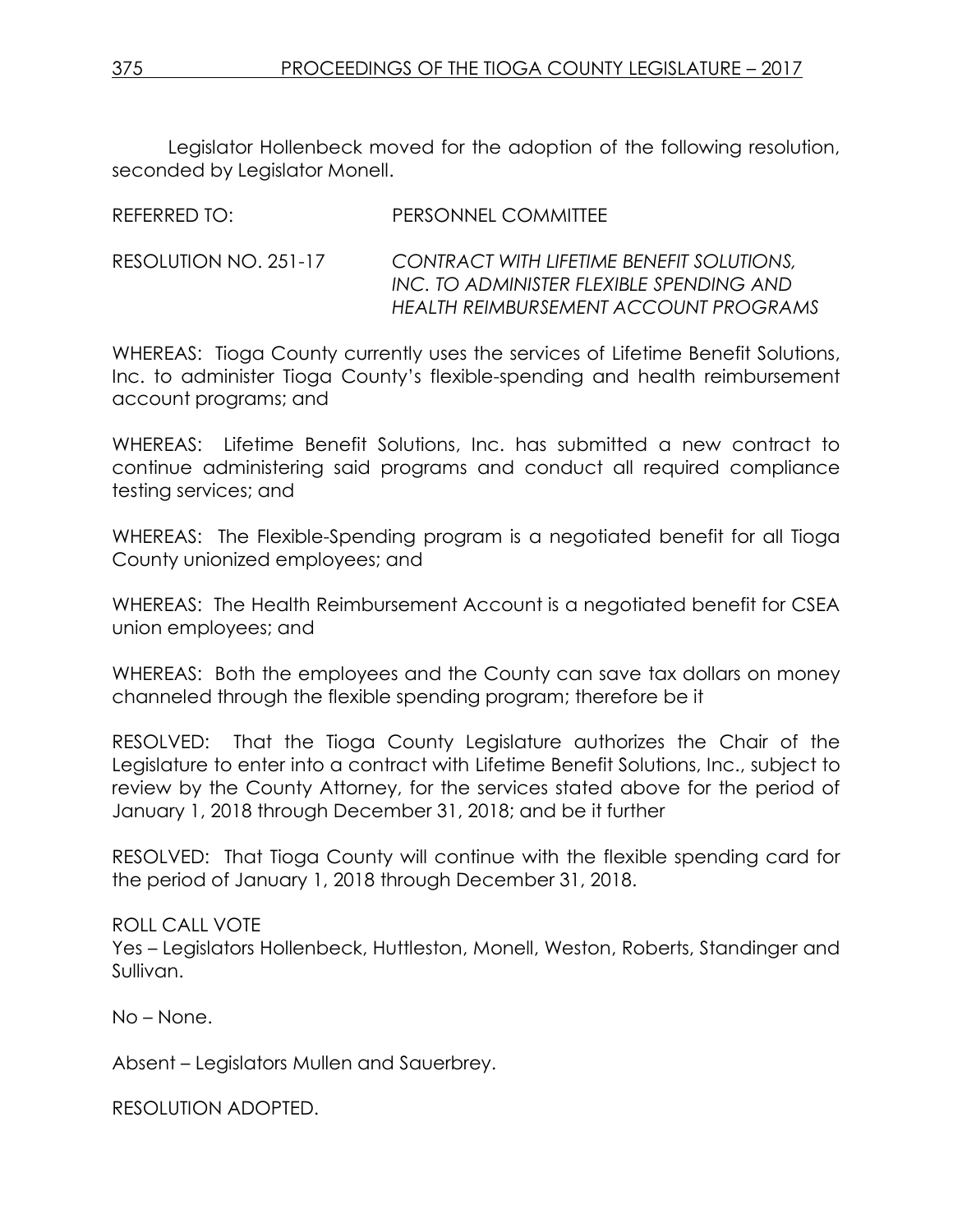Legislator Hollenbeck moved for the adoption of the following resolution, seconded by Legislator Standinger.

| REFERRED TO:          | PERSONNEL COMMITTEE<br>LEGISLATIVE WORKSESSION           |
|-----------------------|----------------------------------------------------------|
| RESOLUTION NO. 252-17 | <b>CREATE DEPARTMENT OF</b><br><b>EMERGENCY SERVICES</b> |

WHEREAS: Tioga County has historically separated the County Fire services from the Emergency Management Services into two separate Departments; and

WHEREAS: These two departments have been staffed by part-time positions, and consequently some of the emergency response programs are not as adequate as they should be; and

WHEREAS: The County's goal is to have emergency response programs that will provide County residents with outstanding service; and

WHEREAS: The New York State Emergency Management Agency has recommended that Tioga County take measures to improve upon Emergency response programs in order to better prepare the community for future disasters; therefore be it

RESOLVED: That Tioga County hereby creates the Department of Emergency Services effective January 1, 2018, to be led by a full-time Director of Emergency Services and supported by a part-time Deputy Director of Emergency Services and various additional part-time positions; and be it further

RESOLVED: That the Director of Emergency Services shall be appointed by and serve at the pleasure of the County Legislature

ROLL CALL VOTE

Yes – Legislators Huttleston, Weston, Roberts, Standinger and Sullivan.

No – Legislators Hollenbeck and Monell.

Absent – Legislators Mullen and Sauerbrey.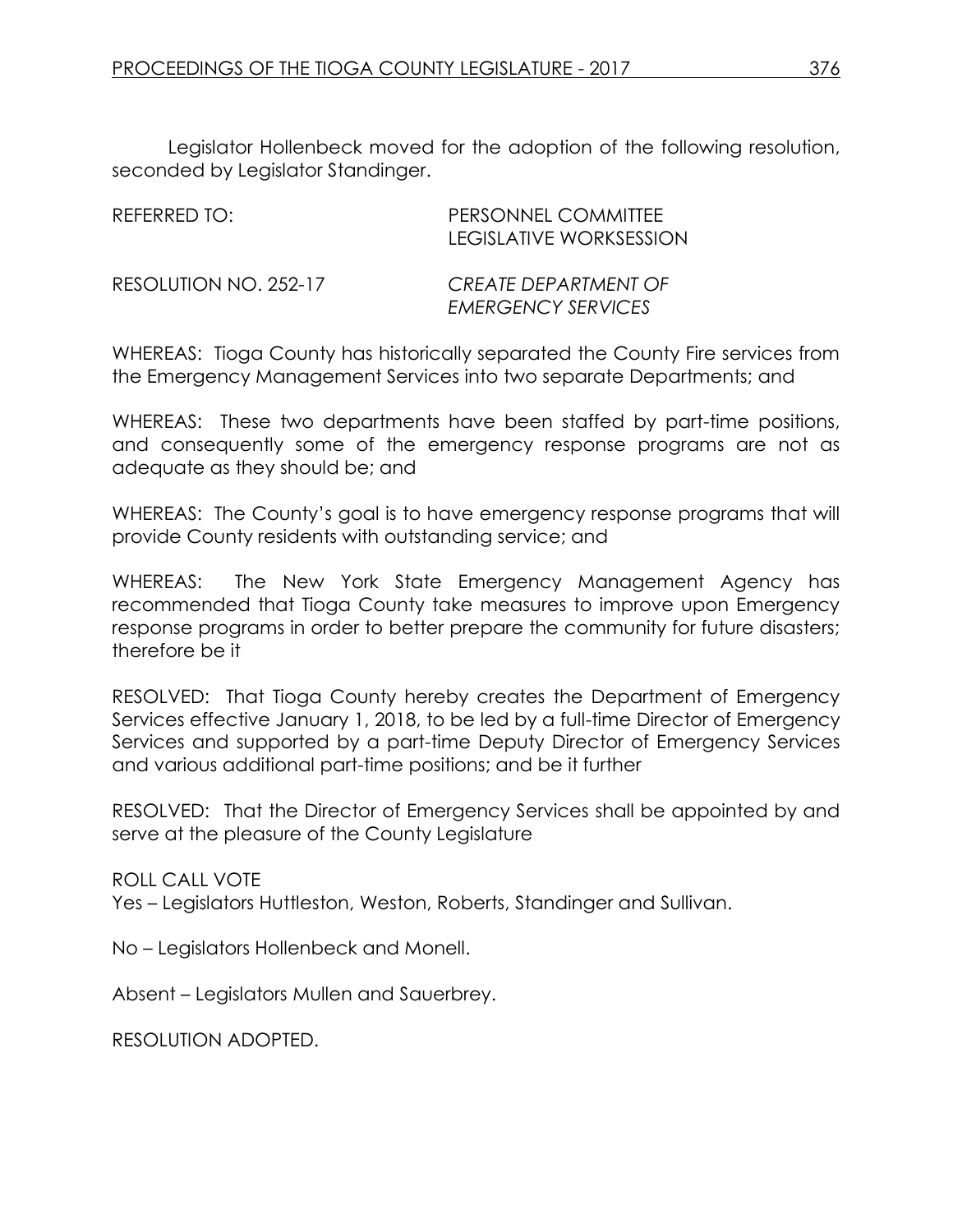Legislator Huttleston moved for the adoption of the following resolution, seconded by Legislator Hollenbeck.

| REFERRED TO:          | <b>FINANCE COMMITTEE</b><br>PERSONNEL COMMITTEE                                            |
|-----------------------|--------------------------------------------------------------------------------------------|
| RESOLUTION NO. 253-17 | CREATE AND FILL TEMPORARY, PART-TIME<br><b>CLERK POSITION</b><br><b>TREASURER'S OFFICE</b> |

WHEREAS: Legislative approval is required for the creation of any new positions within Tioga County; and

WHEREAS: The Tioga County Treasurer has a need to hire a temporary, part-time Clerk to work during October and November to provide clerical support within the Treasurer's Office; and

WHEREAS: The Treasurer has budgeted funds for this position; therefore be it

RESOLVED: That the County Treasurer is hereby authorized to create and fill one (1) temporary, part-time position of Clerk at the rate of \$11.39/hour effective October 11, 2017 through December 1, 2017.

ROLL CALL VOTE

Yes – Legislators Hollenbeck, Huttleston, Monell, Weston, Roberts, Standinger and Sullivan.

No – None.

Absent – Legislators Mullen and Sauerbrey.

RESOLUTION ADOPTED.

Legislator Hollenbeck moved for the adoption of the following resolution, seconded by Legislator Monell.

| REFERRED TO:          | LEGISLATIVE WORKSESSION<br>PERSONNEL COMMITTEE       |
|-----------------------|------------------------------------------------------|
| RESOLUTION NO. 254-17 | STANDARD WORK DAY AND<br><b>REPORTING RESOLUTION</b> |

WHEREAS: The New York State Retirement System created new reporting regulations in 2009 that require establishment of terms and work hours for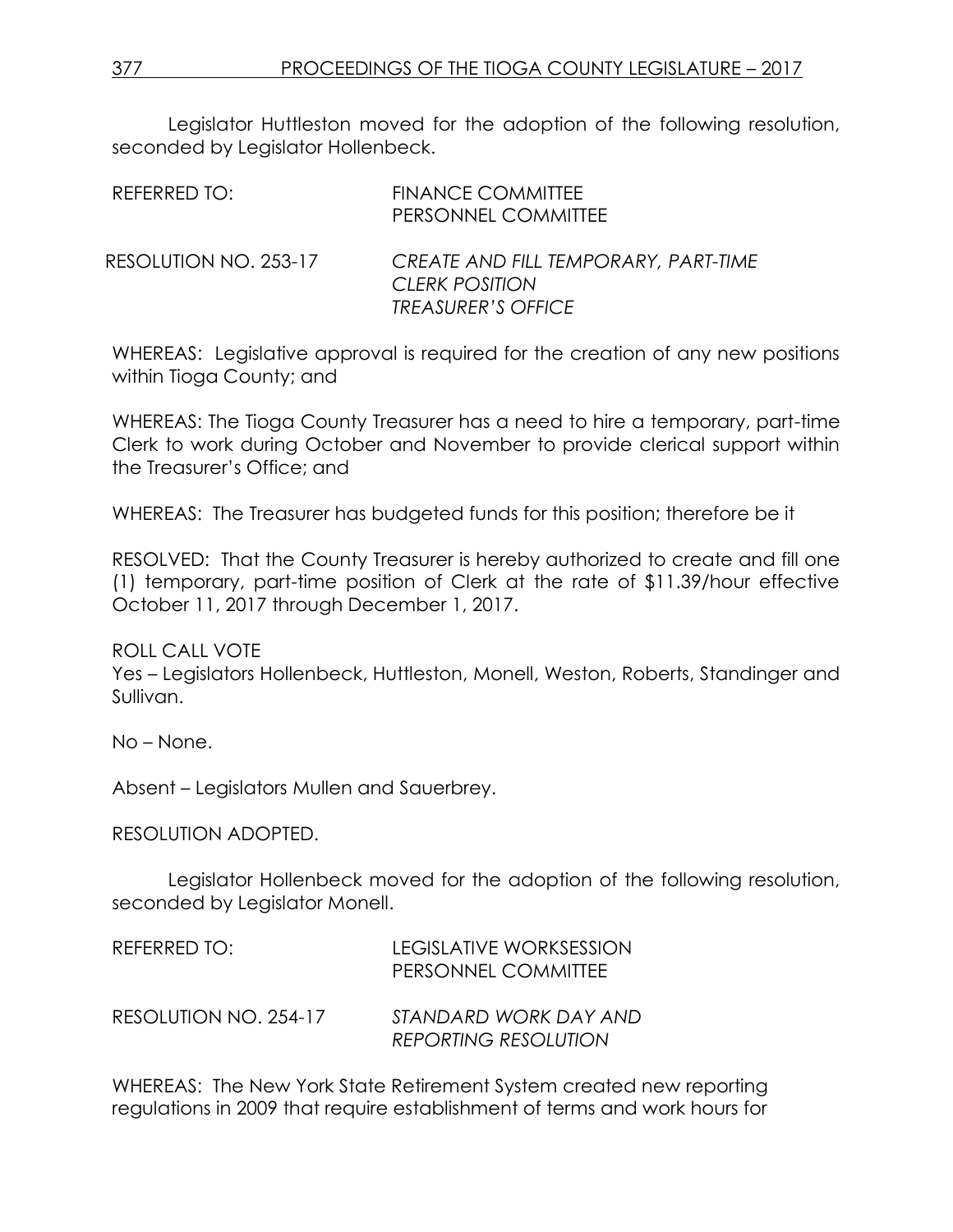elected and appointed officials and a resolution stating such at the onset of each term; therefore be it

RESOLVED: That the County of Tioga hereby establishes the following as standard work days for elected and appointed officials, and will report the following days worked to the New York State and Local Employees' Retirement System based on the record of activities maintained and submitted by the following officials to the Clerk of this body;

| <b>Title</b>                | <b>Name</b>   | <b>Standard</b><br><b>Work Day</b><br>(Hrs/day) | <b>Term</b><br><b>Begins/Ends</b> | <b>Participates</b><br>in<br>Employer's<br>Time<br>Keeping<br>System<br>(Y/N) | Days/Month<br>(based on<br>Record of<br><b>Activities)</b> |
|-----------------------------|---------------|-------------------------------------------------|-----------------------------------|-------------------------------------------------------------------------------|------------------------------------------------------------|
| <b>Appointed Officials</b>  |               |                                                 |                                   |                                                                               |                                                            |
| <b>Information Security</b> |               |                                                 | $03/21/16 -$                      |                                                                               |                                                            |
| Officer                     | Susan Haskett |                                                 | 12/31/17                          | $\checkmark$                                                                  | 2.52                                                       |

I, Maureen L. Dougherty, Secretary/Clerk of the governing board of the County of Tioga, of the State of New York, do hereby certify that I have compared the foregoing with the original resolution passed by such board at a legally convened meeting held on the tenth day of October, 2017 on file as part of the minutes of such meeting, and that same is a true copy thereof and the whole of such original.

IN WITNESS WHEREOF, I have hereunto set my hand and the seal of the Tioga County Legislature on this tenth day of October, 2017.

Tioga County Legislative Clerk

\_\_\_\_\_\_\_\_\_\_\_\_\_\_\_\_\_\_\_\_\_\_\_\_\_\_\_\_\_\_\_\_\_

Affidavit of Posting: I, Maureen L. Dougherty, being duly sworn, depose and say that the posting of the resolution began on October 10, 2017and continued for at least 30 days. That the resolution was available to the public on the

□ Employer's website at [www.tiogacountyny.com](http://www.tiogacountyny.com/)

□ Official sign board at Tioga County Legislative Office.

□ Main Entrance Clerk's Office at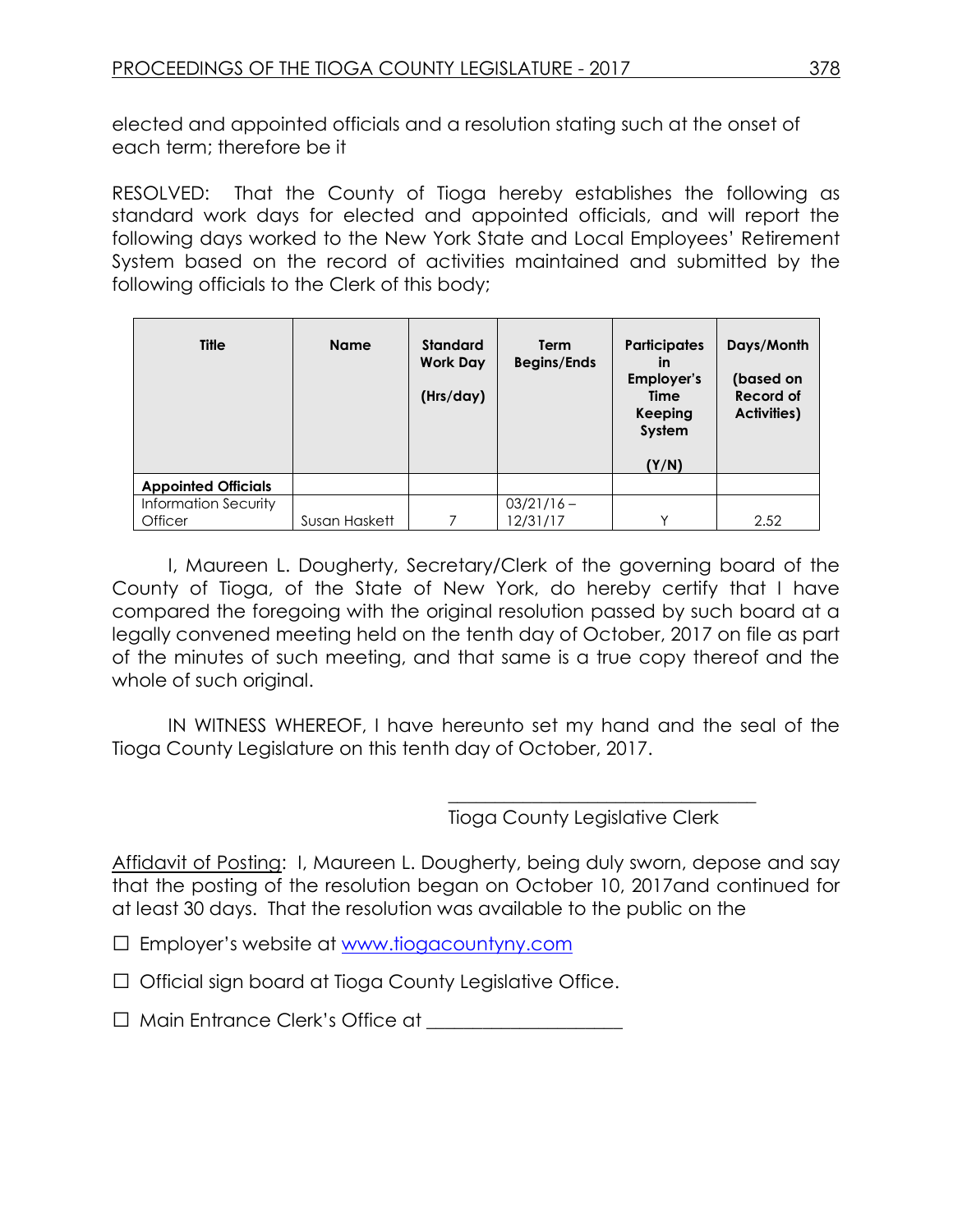ROLL CALL VOTE

Yes – Legislators Hollenbeck, Huttleston, Monell, Weston, Roberts, Standinger and Sullivan.

No – None.

Absent – Legislators Mullen and Sauerbrey.

RESOLUTION ADOPTED.

Legislator Hollenbeck moved for the adoption of the following resolution, seconded by Legislator Standinger.

REFERRED TO: ED&P COMMITTEE

| RESOLUTION NO. 255-17 | <b>RESOLUTION TO SUPPORT CORNELL</b>  |
|-----------------------|---------------------------------------|
|                       | COOPERATIVE EXTENSION                 |
|                       | ASSOCIATIONS IN THE STATE OF NEW YORK |

WHEREAS: The mission of Cornell Cooperative Extension is "CCE puts knowledge to work in pursuit of economic vitality, ecological sustainability and social well-being. We bring local experience and research based solutions together, helping New York State families and communities thrive in our rapidly changing world"; and

WHEREAS: NYS County Law 224 adopted in 1914 established the ability for NYS and County's to contribute funds to support the creation of Cornell Cooperative Extension Associations in each county and there are now 56 associations across NYS; and

WHEREAS: The key objectives of the associations as stated in their constitutions, are

- o To provide for an association of residents in cooperation with Cornell University and USDA.
- o To extend educational resources of Cornell (including Ag and Life Sciences, Human Ecology, Vet Med), land grant system, and other educational institutions to foster economic, social, and environmental improvement of individuals families, and communities.
- o To further the objectives of CCE associations and the CCE system in the fields of agriculture, community and economic vitality, environment and energy, nutrition and healthy families, and youth development; and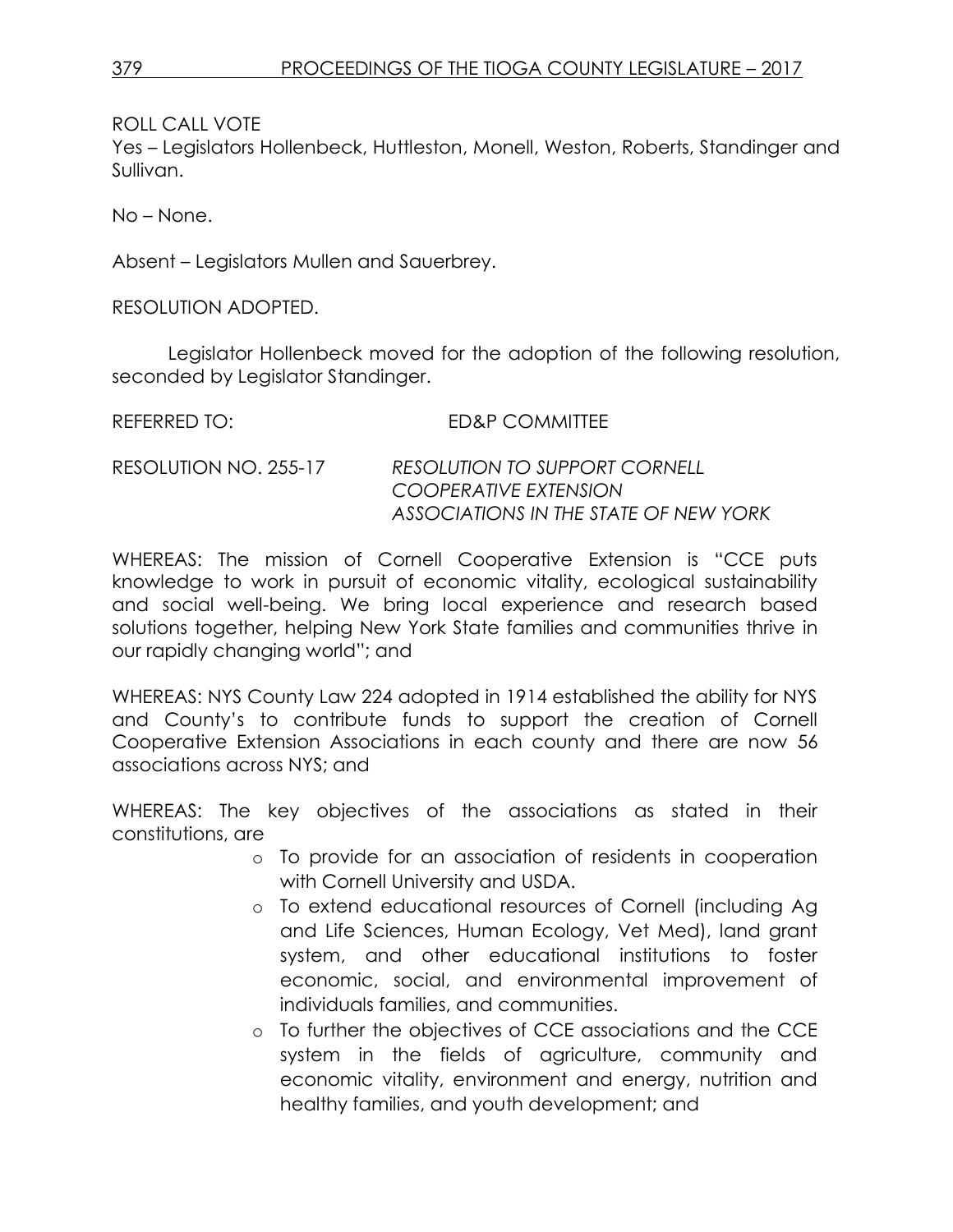WHEREAS: Cornell Cooperative Extension Associations provide research and experienced based information and programs that are aligned with the primary mission areas of the National Institute of Food and Agriculture and the programs are tailored to meet the needs of local communities in order:

- o To strengthen and support gardening, agriculture, and our local FOOD system.
- o To improve individual and community nutrition, HEALTH and overall well-being in a healthy environment.
- o To provide YOUTH with opportunities to have fun and learn valuable life skills from caring adults; and

WHEREAS: CCE programs are directly linked to a list of 8 of 16 goals of Governor Cuomo's initiatives for improving NYS, and CCE educators are key community partners in helping to implement these initiatives state-wide, including maximizing agriculture and beverage production, strengthening the upstate economy, promoting a healthier NY, fighting poverty, preserving our environment, building opportunity through education, designing a clean energy economy, and investing in tourism; and

WHEREAS: CCE associations are invaluable partners at the County level and NYS expects CCE educators to assist in supporting state initiatives; and

WHEREAS: Costs for operating CCE Associations (501C3 subordinate organizations) have increased significantly yet the annual funding allocated by the state for this system has remained stagnant for more than 17 years; therefore be it

RESOLVED: That the Legislature of Tioga County, requests that NYS allocate an additional \$4 million dollars per year to County Law 224A funding to a total of \$8 million to support Cooperative Extension Associations in NYS.

# ROLL CALL VOTE

Yes – Legislators Hollenbeck, Huttleston, Monell, Weston, Roberts, and Standinger.

No – Legislator Sullivan.

Absent – Legislators Mullen and Sauerbrey.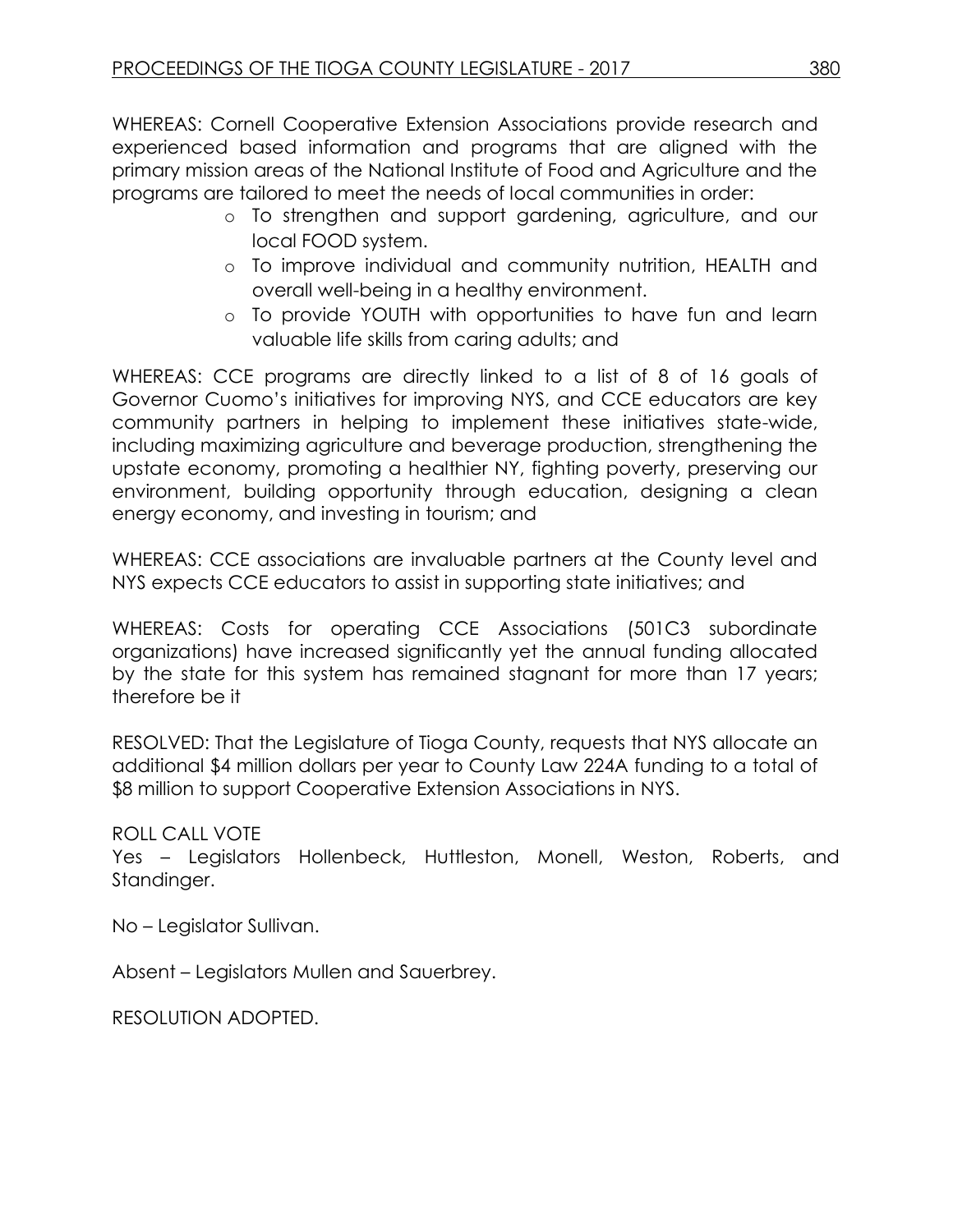Legislator Monell moved to have the following late-filed resolutions considered, seconded by Legislator Hollenbeck and carried.

Legislator Huttleston moved for the adoption of the following resolution, seconded by Legislator Sullivan.

| REFERRED TO:          | ADMINISTRATIVE SERVICES COMMITTEE<br>PERSONNEL COMMITTEE   |
|-----------------------|------------------------------------------------------------|
| RESOLUTION NO. 256-17 | AUTHORIZE POSITION RECLASSIFICATION<br><b>COUNTY CLERK</b> |

WHEREAS: Legislative approval is required for position reclassification; and

WHEREAS: A part-time Recording Clerk (\$13.32/hour) position has been vacant and funded within the County Clerk's office since May 12, 2015; and

WHEREAS: Upon review of positions within her divisions, the County Clerk has determined that said vacancy would be better utilized within the Department of Motor Vehicles and classified as a part-time Motor Vehicle Examiner (\$12.62/hour); therefore be it

RESOLVED: That the Tioga County Legislature authorizes the reclassification of a vacant, part-time Recording Clerk to Motor Vehicle Examiner effective October 11, 2017 through September 28, 2018; and be it further:

RESOLVED: That said position will be temporary part-time and may be filled provisionally pending the outcome of the civil service examination; and be it further

RESOLVED: That the possible continuation of this position beyond September 28, 2018 shall be analyzed and decided upon prior to that date by the County Clerk and the Administrative Services Committee.

ROLL CALL VOTE Yes – Legislators Hollenbeck, Huttleston, Monell, Weston, Standinger and Sullivan.

No – Legislator Roberts.

Absent – Legislators Mullen and Sauerbrey.